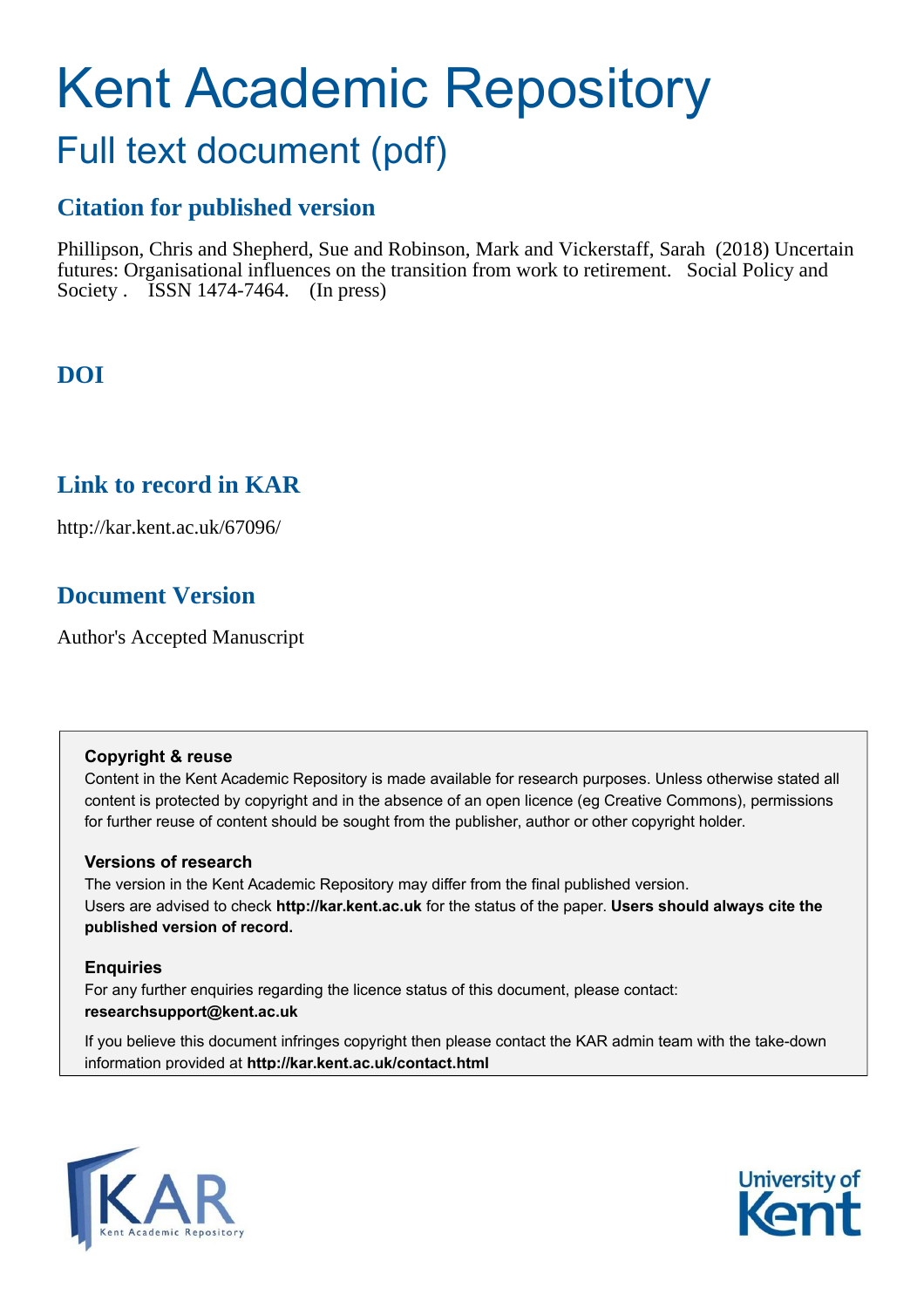#### **Uncertain futures: Organisational influences on the transition from work to retirement**

Chris Phillipson is Professor of Sociology and Social Gerontology in the School of Social Sciences at the University of Manchester. christopher.phillipson@manchester.ac.uk

Sue Shepherd is Honorary Senior Research Fellow in the School of Social Policy, Sociology and Social Research at the University of Kent, Canterbury, Kent, CT2 7NZ S.J.Shepherd-62@kent.ac.uk

Mark Robinson is a Senior Research Fellow in the School of Health and Community Studies at Leeds Beckett University, Leeds, LS1 3HE

M.R.Robinson@leedsbeckett.ac.uk

Sarah Vickerstaff is Professor of Work and Employment at the University of Kent, Canterbury, Kent, CT2. S.A.Vickerstaff@kent.ac.uk

#### **Abstract**

.

The promotion of extended working life has created a period of uncertainty between the ending of work and the beginning of retirement. This period of the life course is now 'open-ended' in respect of whether older workers decide to remain in employment or leave working. However, the choices available are framed within public policy and organizational contexts as well as personal circumstances. The study reviews the organisation of 'work-ending', the construction of age within organizations, and the influences on provision of support in late working life. The paper concludes with a discussion on the range of pressures which might limit control over pathways through middle and late working careers.

#### **Keywords**

Older workers, work-ending, late-career transitions, retirement zone, ageism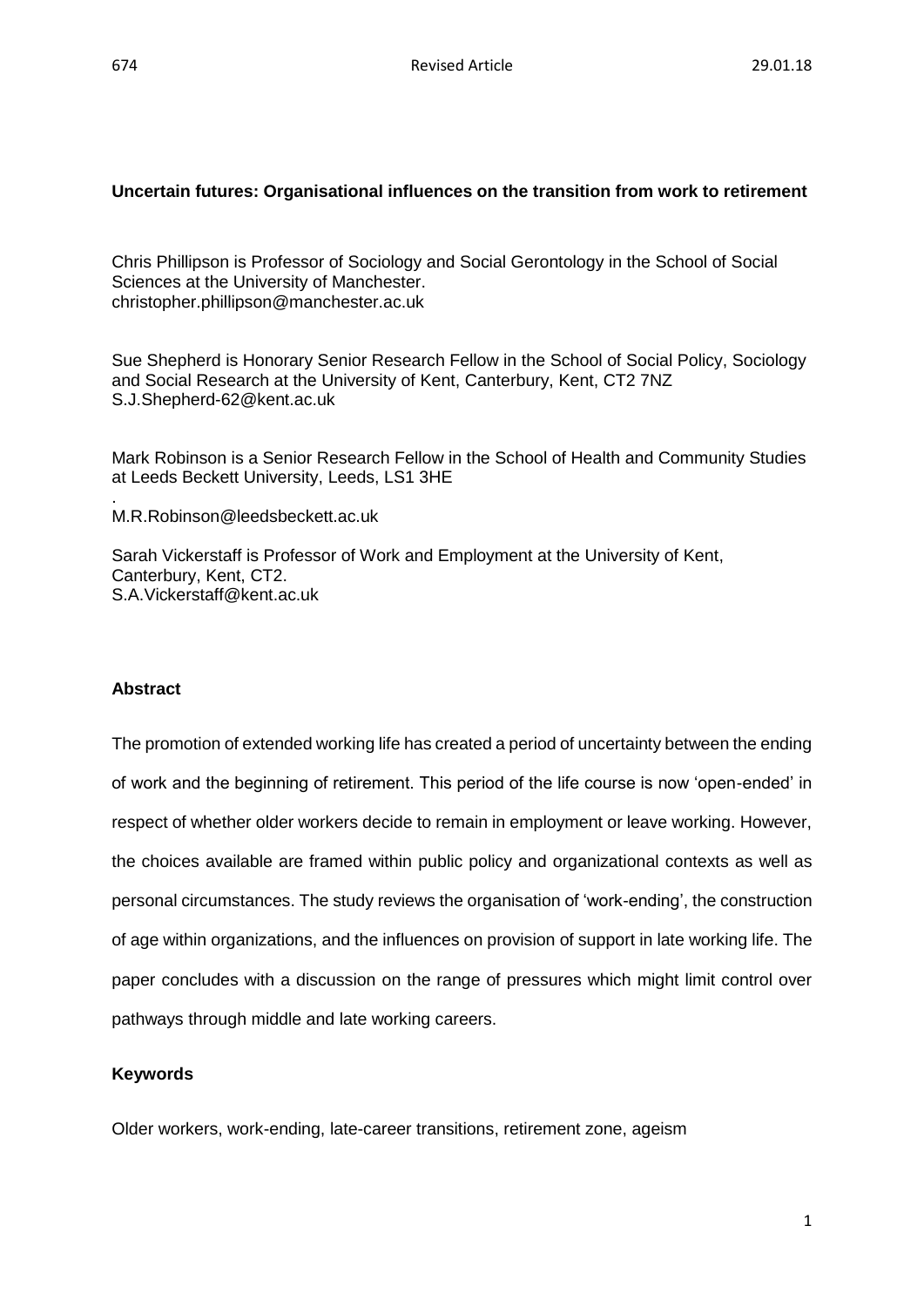#### **Introduction**

A range of policy changes are influencing transitions from work to retirement, these focused on encouraging people to continue working into their 60s and 70s. The benefits of an extended working life (EWL) have been linked to improvements in personal health as well as offering financial advantages for the individual and the economy (Department for Work and Pensions (DWP), 2017). This development has been accelerated by reforms in the case of the UK such as the abolition of the default retirement age (DRA), and the raising of state pension age (SPA) for both genders to age 66 from December 2018, phased in until 2020, rising to 67 by 2028. An independent review has recommended a further rise to 68 by 2039 (Cridland, 2017).

Research on older workers and retirement is adjusting to an environment influenced by demographic change and technological developments such as automation in the workplace. Significant literature reviews have been undertaken (e.g. Field et al., 2013); substantial information is also available about changing work-retirement transitions, drawing on data sets from Europe and the USA (e.g. Berkman et al., 2015). However, changes associated with different types of 'work-endings', and the ways these are managed await detailed research. This task must acknowledge the complexity of the later stages of working life, notably the: '…multilevel and interacting influences of society (macro-level), workplace and organization (meso-level) and the individual (micro-level) on employment participation' (Hasselhorn and Apt (2015: 20).

This article examines influences on older workers entering the 'zone' between the ending of work and the beginning of retirement. The paper examines this issue though the medium of case studies of two contrasting organisations, with data collection including interviews with human resource and pensions managers, line managers, and individual employees.The paper has four main sections: first, changes in policies affecting work and retirement are outlined. Second, the methods used in the research are reviewed along with the characteristics of the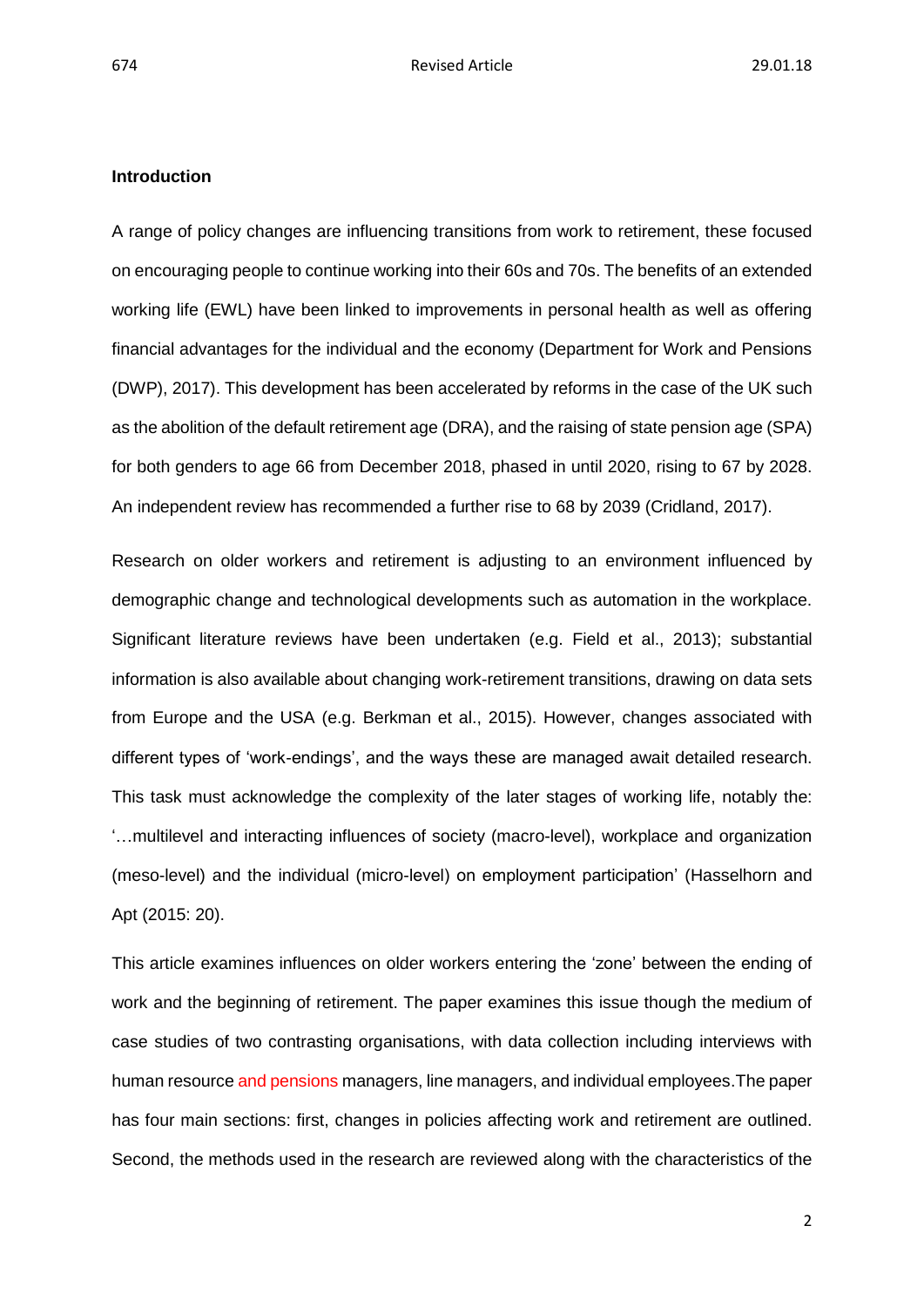sample of respondents interviewed. Third, results are presented focusing on experiences within two employment settings, exploring the construction of age and the support given to 'work-ending'. Fourth, findings are discussed in the context of policies to encourage later working and their implications for the management of transitions from work to retirement.

#### **Changing work and retirement transitions**

Understanding the factors which determine whether older workers remain in their current employment, take partial retirement, or retire completely has emerged as an important area of investigation (Kojola and Moen, 2016). Research suggests an interplay between the state, organizations and individuals influencing transitions from work to retirement (Phillipson and Lazko, 1991; Vickerstaff, 2006; Macnicol, 2015), with three main periods identified in the literature: first, the emergence of retirement in the 1950s and 1960s; second, the expansion of early retirement in the 1970s and 1980s; third, the 'individualization' of retirement, along with pressures to extend working life, from the late-1990s and continuing.

The first phase occurred in the two decades following the ending of the Second World War. A key element concerned the way growing old was transformed by the institutions associated with the welfare state and mandatory retirement (Graebner, 1980). Both were instrumental in shaping the discourse around which old age was constructed during this period. The idea of 'retirement' was an essential part of the narrative driving the reconstruction of ageing, with Vickerstaff (2015: 298) highlighting its role in creating a 'predictable, age-patterned end to working life'.

However, the institution of retirement was de-stabilized by rising levels of unemployment and redundancies, beginning in the 1960s but accelerating through the 1970s and 1980s (Kohli et al., 1991). In 1971, 83 per cent of men 60–64 in the UK were in employment, compared with 19 per cent of those 65 plus; by 1981 the figures had declined to 69 per cent and 10 per cent; and by 1991 to 54 per cent and 10 per cent (Phillipson and Laczko, 1991; Phillipson, 2013). These trends established a new phase in the relationship between work and retirement, with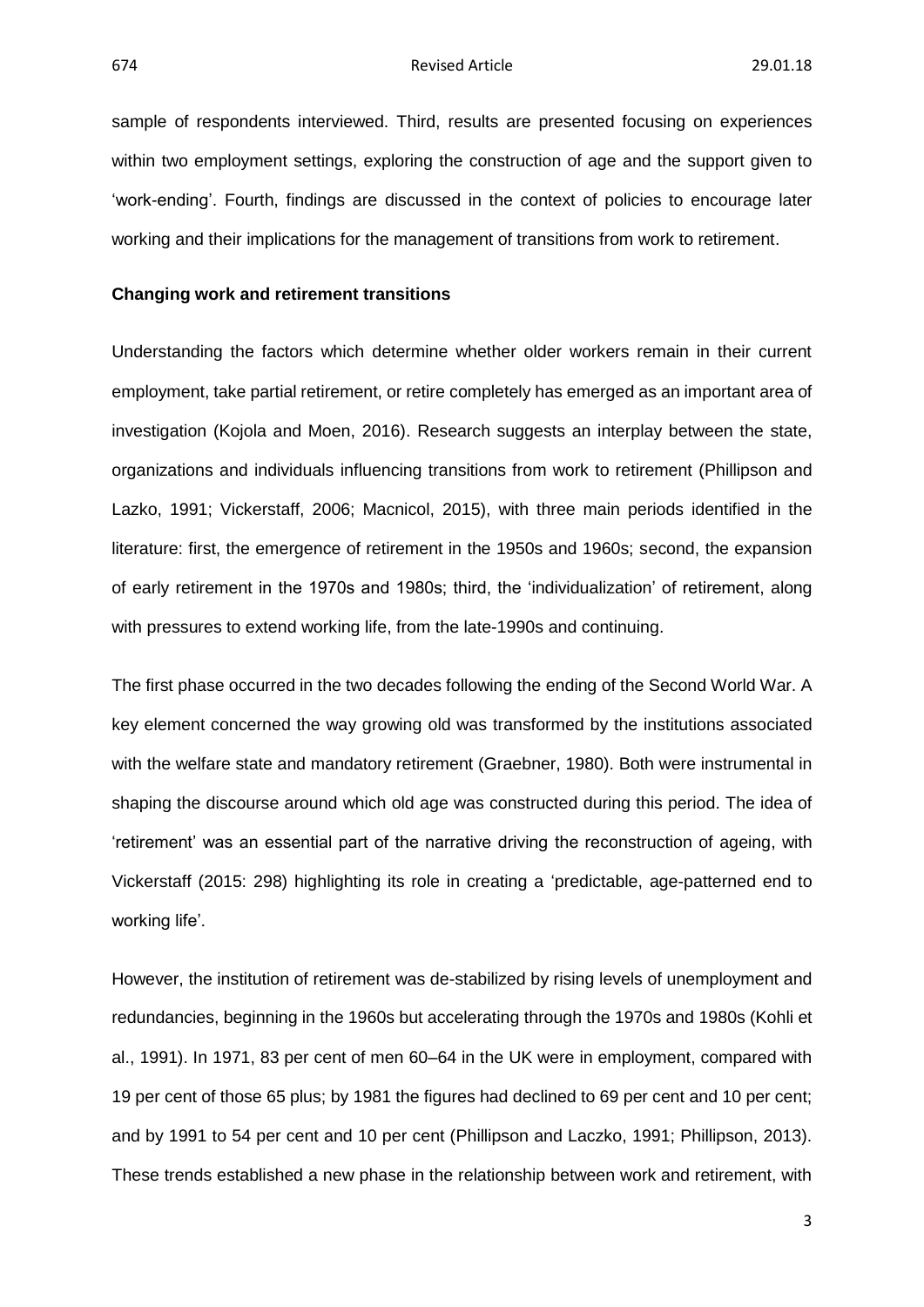researchers drawing a distinction between 'retirement' on the one side and '*early exit'* on the other: the former referring to entry into a publicly-provided old-age pension scheme; the latter, early withdrawal from paid employment supported through unemployment, disability or associated benefits. Guillemard and van Gunsteren (1991: 383) argued that the consequence of these changes was a life course which was: '…becoming variable, imprecise, and contingent, since chronological milestones [were] being torn up'.

The 1970s and 1980s brought significant changes in attitudes towards leaving work. The image of retirement was transformed, with a shift towards 'viewing it as an eagerly anticipated escape from the routine of work to the discretion of leisure' (Hardy, 2011: 215). Arguments emerged suggesting that an extended period of retirement could lead to more expansive lifestyles, these reflected in the activities of the baby boom generation now entering their late 50s and 60s (Gilleard and Higgs, 2005).

Policies towards work and retirement changed once again during the 1990s. Concerns about the economic consequences of ageing populations and the associated costs of pensions and care services came to the fore (e.g. Organisation for Economic Cooperation and Development (OECD), 2006). On the one side came pressure on individuals to remain in some form of work for as long as possible; on the other side, a decline in the institutional supports associated with the welfare state. These developments were underpinned by, first, increases in state pension age; second, a reduction in options to retire 'early' on grounds of ill health; third, cut-backs in disability benefits. These factors increased the reliance of individuals on the market (and employment) for survival until older ages, with emphasis placed on the responsibility of individuals to manage their own retirement and to delay leaving work for as long as possible (Hofäcker, et al., 2016; Lain, 2016; Macnicol, 2015; Ni Léime et al., 2017).

#### **Changing influences on retirement decisions**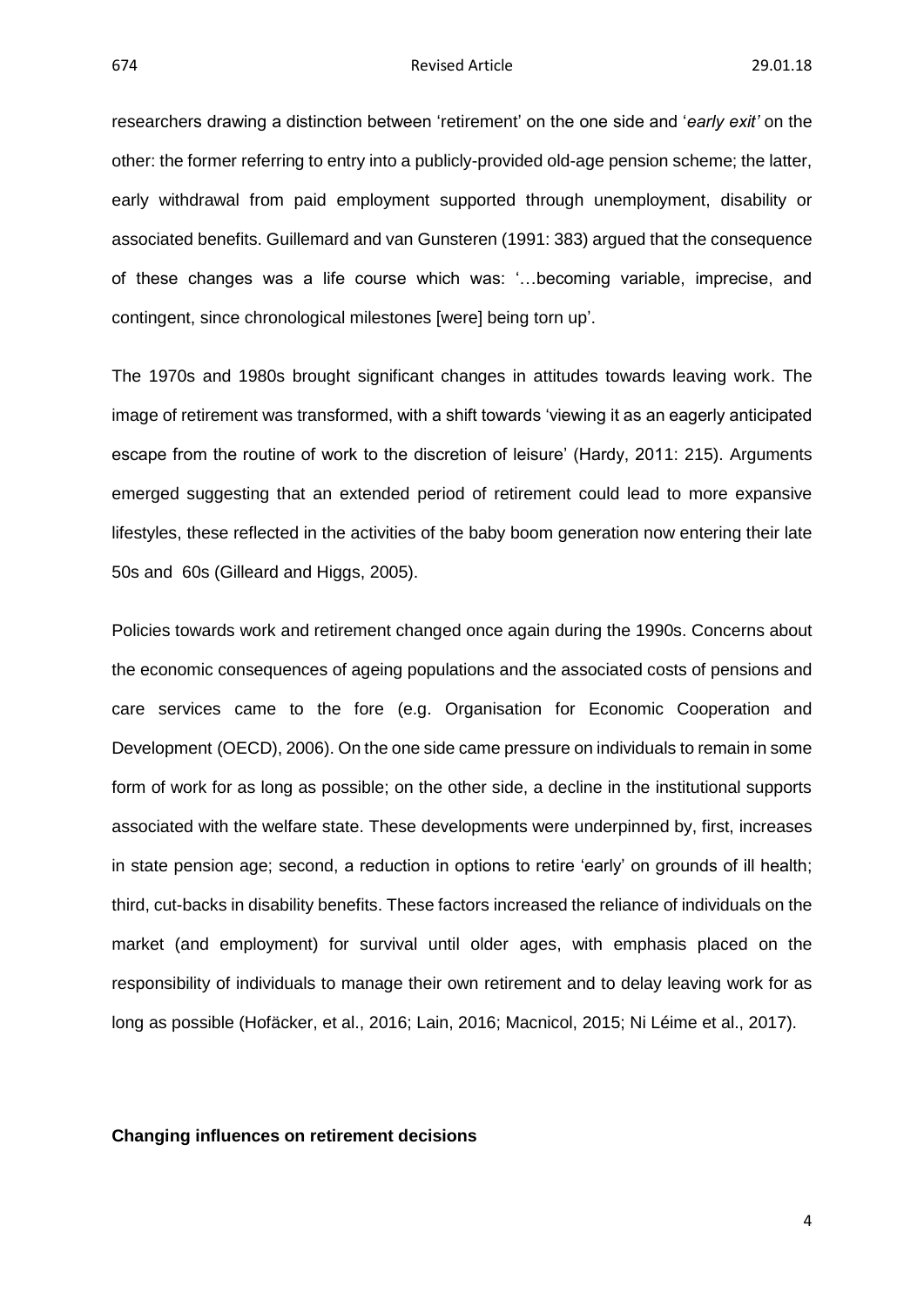The periods identified produced variations in the balance of forces influencing work-ending. In the first – from the 1950s through to the end of the 1960s – the state was dominant, reflecting the role of mandatory retirement and welfare provision regulating the passage from paid employment through to retirement (Kohli and Rein, 1991). Employers played an important, albeit secondary role, illustrated by the growth (mostly for men) of defined benefit pension schemes (Hannah, 1986), in enabling continued employment (largely for men in their 60s), and in the development of pre-retirement education – an area of interest in the UK and USA in the 1950s and 1960s (Phillipson, 1981).

During the 1970s and 1980s the state and employers played a more equal role shaping transitions from work. The state exercised influence in setting out the terms of the response to the challenge of finding employment for a (relatively) large cohort of younger workers. Early retirement came to be viewed as a 'bloodless' (Kohli and Rein, 1991: 11) way of coping with structural unemployment in industries such as mining and steel. But employers were crucial in the development of measures to facilitate early retirement and other pathways from employment. As a result, much of the decision-making power in the 1980s about retirement rested neither with the state nor with individuals but shifted to the discretion of employers (Guillemard and van Gunsteren, 1991). Individuals had some control over whether to stay at work or leave employment, especially if supported by an occupational pension. But the decline in employment in many industrial countries suggests pressure to leave work, even if for some early retirement was an attractive prospect given the burden associated with many forms of employment (Sennett and Cobb, 1977).

From the 1990s onwards, all three actors – the state, employers and individuals – became involved in shaping work-retirement transitions. The general context was one of governments encouraging people to work longer whilst shifting the burden of paying for a longer life onto the shoulders of individuals (Macnicol, 2015). At the same time, moves to extend working life increased the influence of employers, for example in determining (late) career options; supporting flexible/partial retirement; and facilitating job redesign. For older workers, entering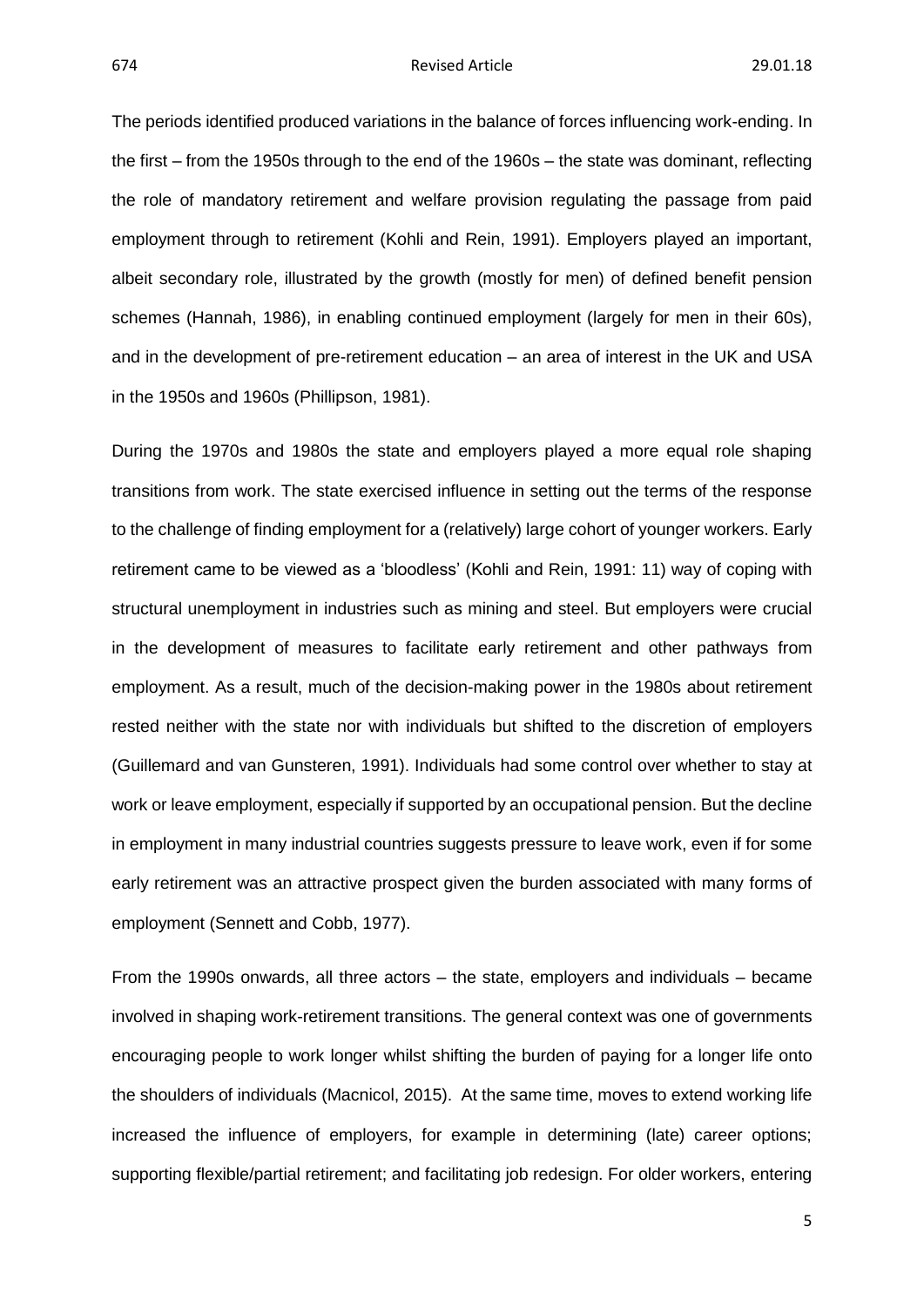what Vickerstaff (2006: 509) defined as the 'retirement zone', the ability to control 'workending' was subject to variation according to class, gender, health, occupation, and related factors. Wang et al. (2013: 7) suggest that some late career workers at least have '…increased freedom and choice and also have the resources to make personal choices and search for self-fulfilment'. However, organizational pressures associated with downsizing and technological change may limit career options, increasing the importance of supporting employees as they enter their 50s and 60s.

The present context facing older workers is unique in many respects: governments appear set on policies to encourage 'fuller working lives'; employers are at early stage of adjusting to a relatively new demographic and labour market context; and older workers themselves are facing an 'uncertain future' in reconciling pressures associated with longer working, combined with job and pension insecurity (Foster, 2015; Kojola and Moen, 2016; Moffatt and Heaven, 2017). Given these changes, the question of how workers experience the later phase of their working life takes on particular importance. In this paper, this period is defined as one associated with different forms of 'work-*ending'*, a phase suggesting a range of possibilities including: remaining at work; leaving the workplace; reducing hours; taking self-employment; or taking on full-time care responsibilities.

Despite radical changes affecting the late working life environment, there is limited knowledge about how these changes are being managed inside organisations. This article begins to address this issue by examining the following questions: first, how are 'work-endings' 'managed' given the ending of mandatory retirement? Second, how is 'age' and the idea of the 'older worker' constructed within the workplace? Third, what support is provided for older workers entering the 'retirement zone'? The study draws upon interviews carried out in two contrasting case study organizations in the UK, details of which are summarised in the next section.

#### **Methodology**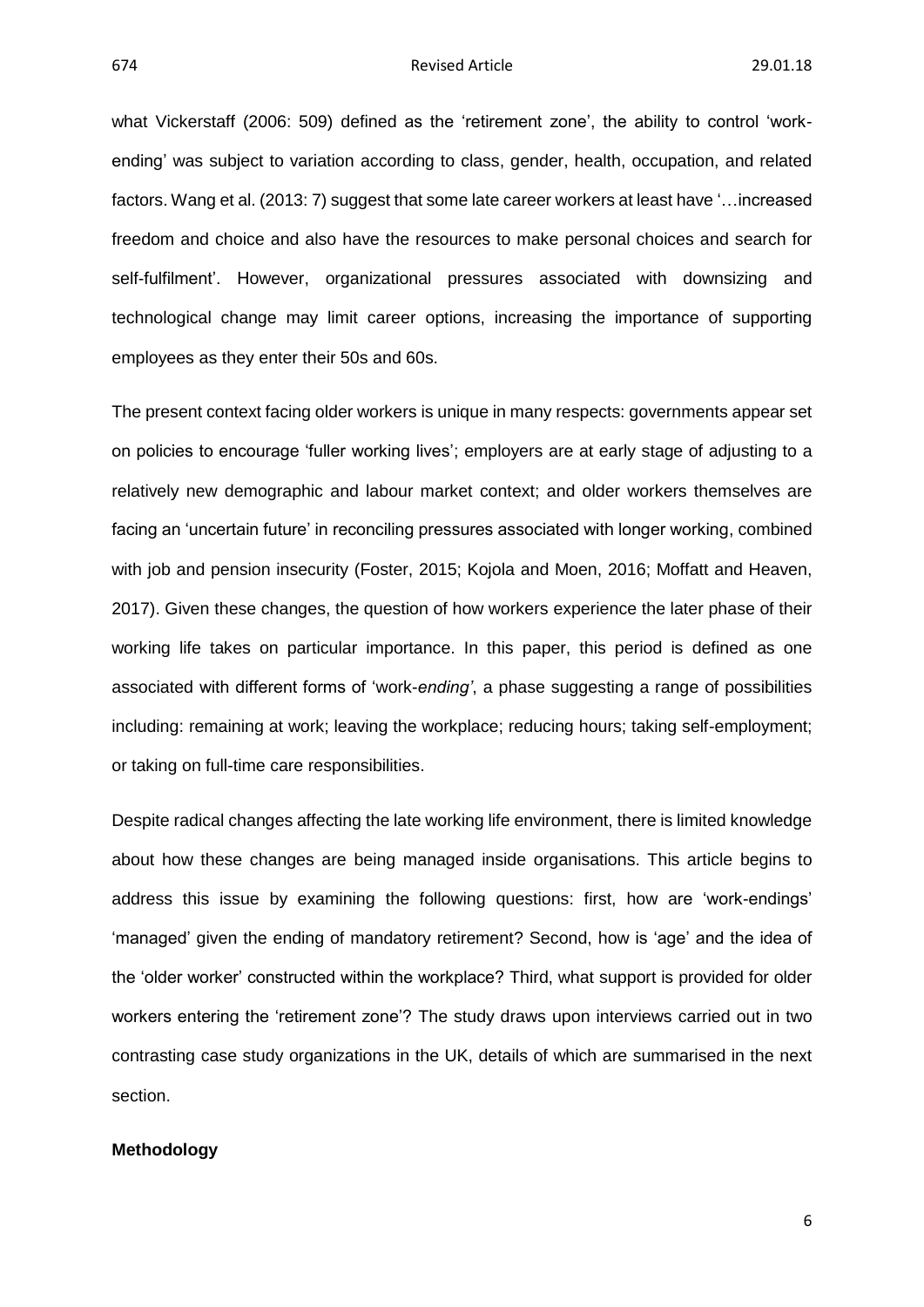#### 674 Revised Article 29.01.18

This article draws on a sub-set of data from a wider UK Economic and Social Research Council (ESRC)-funded research project Uncertain Futures: Managing Late Career Transitions and Extended Working Lives. This research, which aims to contribute to knowledge about the range of factors which influence working in later life and to inform employer practices in supporting older workers, employed a mixed methods design including both quantitative and qualitative elements. The former comprises an analysis of the late-career transitions of older workers in England and the USA, utilising data from the English Longitudinal Study of Ageing (ELSA) and the Health and Retirement Study (HRS) (see van der Horst et al., 2017). The latter takes the form of workplace case studies examining the organizational realities of extending working lives (EWL) policies and the management of end-of-work transitions.

#### Research strategy and methods

A case study research strategy was considered the optimal means of gaining a comprehensive understanding of work-endings within different organisational settings. This approach has two main advantages: first, it permits 'a full and thorough knowledge of the particular' that lends itself to 'naturalistic generalization' about a case or between similar cases (Stake, 1978: 6-7) and, second, it offers the unique facility to encompass multiple data sources and methods in a process of triangulation and corroboration that produces more convincing and accurate conclusions (Yin, 2009).

In this study, a variety of data collection methods were utilised: documentary evidence (notably workforce data and policy documents pertaining to older workers), focus groups and semistructured interviews. Interviews were chosen as the substantive research method because of their facility to elicit rich, deep and compelling information and generate fresh insights into people's views and feelings about complex phenomena (Denscombe, 2007). Face-to-face semi-structured interviews lasting on average 45-50 minutes were conducted in a private environment within the workplace to ensure confidentiality. An interview schedule, informed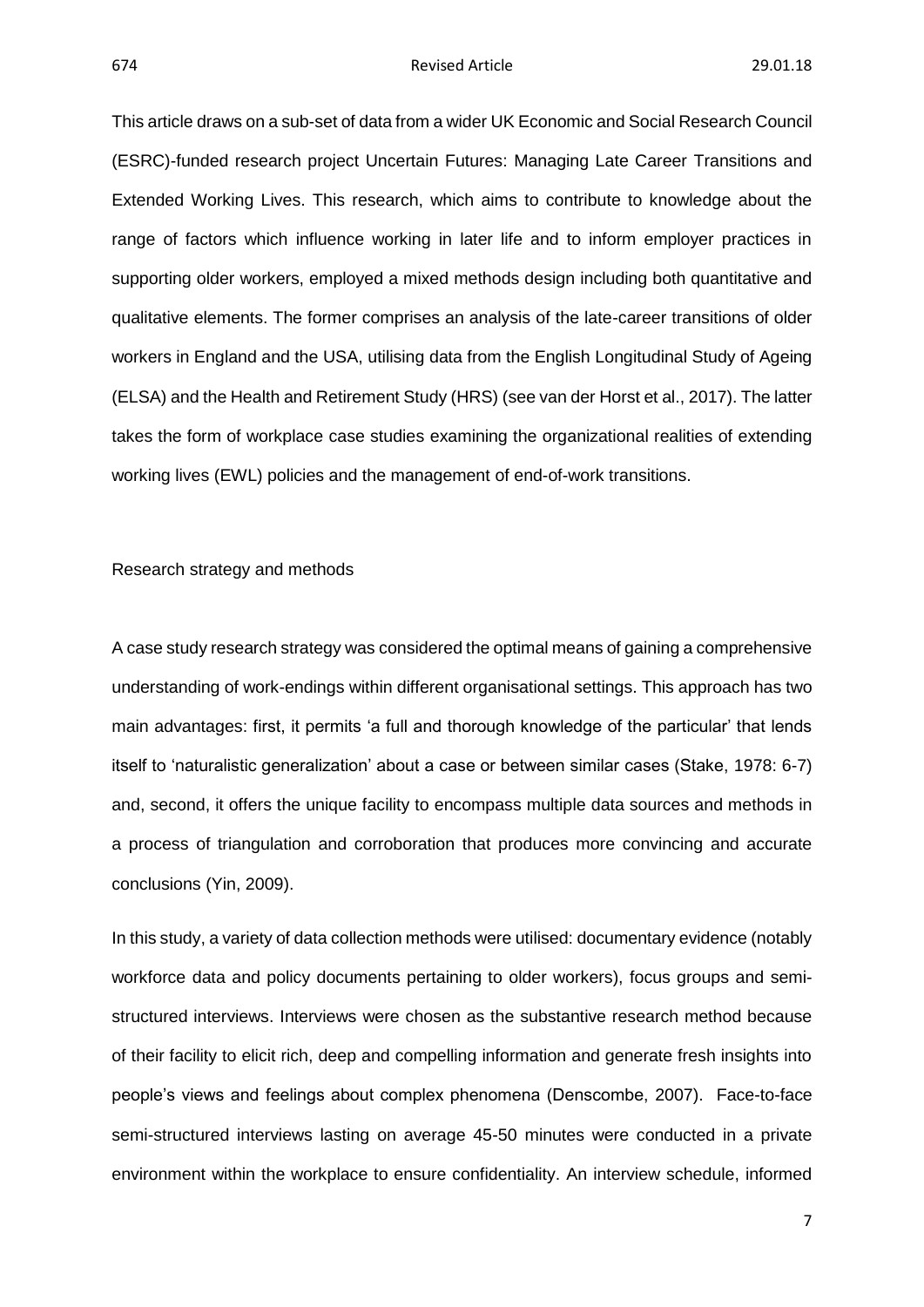by findings from the quantitative data analysis and initial focus groups, was devised for each type of participant (see below) to ensure continuity of data across multiple interviewers and cases. This schedule served as a point of departure for discussion, allowing researchers the flexibility to pursue topics of importance to participants as they arose. With participants' consent, the interviews were digitally recorded and transcribed. Anonymised transcripts were uploaded to NVivo for coding.

Selection of cases and participants

Cases were selected to reflect a variety of industry sectors, workforces and regions of the UK in order to compare the effects of different organizational environments, cultures and policy regimes on managerial practices relating to work-ending. This article utilizes data from two organisational settings - a local authority and a train operating company – selected to provide contrasting environments for studying work and retirement transitions. In the former, there was high job insecurity, with pressure to reduce staffing given severe budget pressures arising from financial cuts from central government; in the latter, there were low levels of job insecurity and limited staff turnover in the context of an ageing workforce (see Figure 1 for profiles of the two organisations).

Unlike previous UK case studies on older workers, which have typically been limited to interviews with senior managers (e.g. McNair and Flynn, 2005; IFF Research, 2017), this study incorporates both an employer and employee perspective. Interviews were conducted with three types of participant: human resources/pensions managers (HR), line managers (LM), and older employees (EMP). This 'triangulation' was designed to capture the views of those who develop human HR policies and procedures, the managers responsible for implementation, and the employees on the receiving end.

#### **FIGURE ONE ABOUT HERE**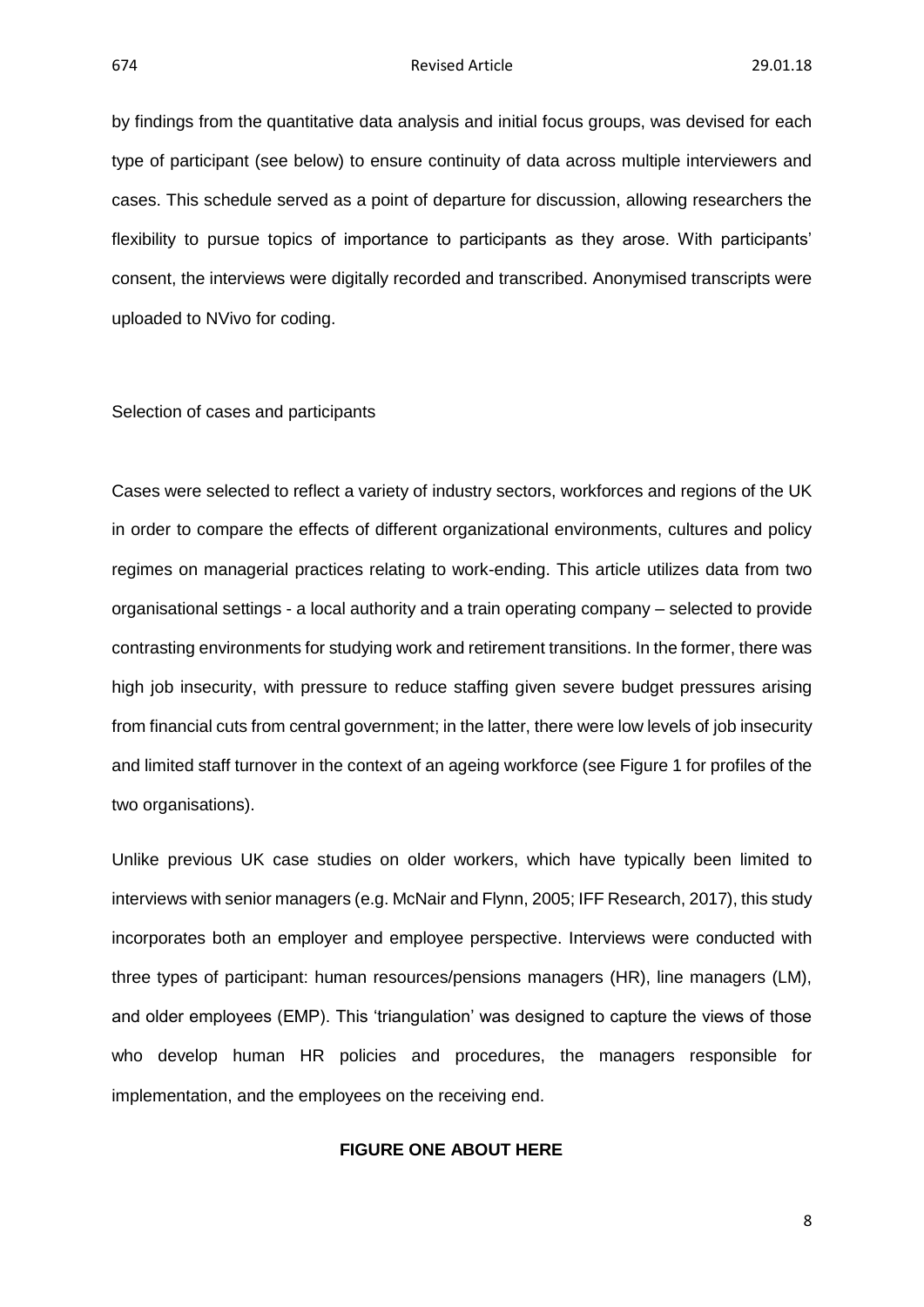#### 674 Revised Article 29.01.18

Managers were selected purposively either because they were involved in the development of EWL policies or directly engaged in the management of late career transitions. Employees were drawn from volunteers aged 50 and over. A maximum variation sampling strategy (Patton, 1990) was adopted to achieve as diverse a mix of participants – and experiences across each case study organisation as possible and thus provide a measure of data triangulation (Yin, 2009). A total of 82 interviews were undertaken in the two case studies: 11 HR managers, 15 line managers and 56 employees. The majority of employees across both cases were employed full-time, had more than ten years' service in the organization, and were members of an occupational pension scheme. The research therefore examined the experiences of a relatively privileged group of employees working within established human resource management systems: an appropriate test bed for whether organisations are changing their practices with respect to older workers. It necessarily means, however, that the research did not capture the experiences of older workers in more precarious work environments. There are differences in work mode and occupational type between the two cases with employees in local government predominantly working in nine-to-five administrative roles whilst those in the train operating company, who were mainly drivers, conductors and maintenance staff, working shifts. A demographic profile of participants is provided in Table 1. The research design and protocols received full ethical approval from the University of Kent, Faculty of Social Sciences Research Ethics Advisory Group on March 3rd 2014.

In the findings section, participants are identified by a code signifying their organization (LG) for local government and TR for the train operating company), participant type (HR, LM or EMP), gender (M or F) and interviewee number. For example, TR HR F03 refers to female HR manager number 3 from the train operating company. Unless otherwise stated, quotations are representative of commonly expressed views and themes.

#### **TABLE 1 ABOUT HERE**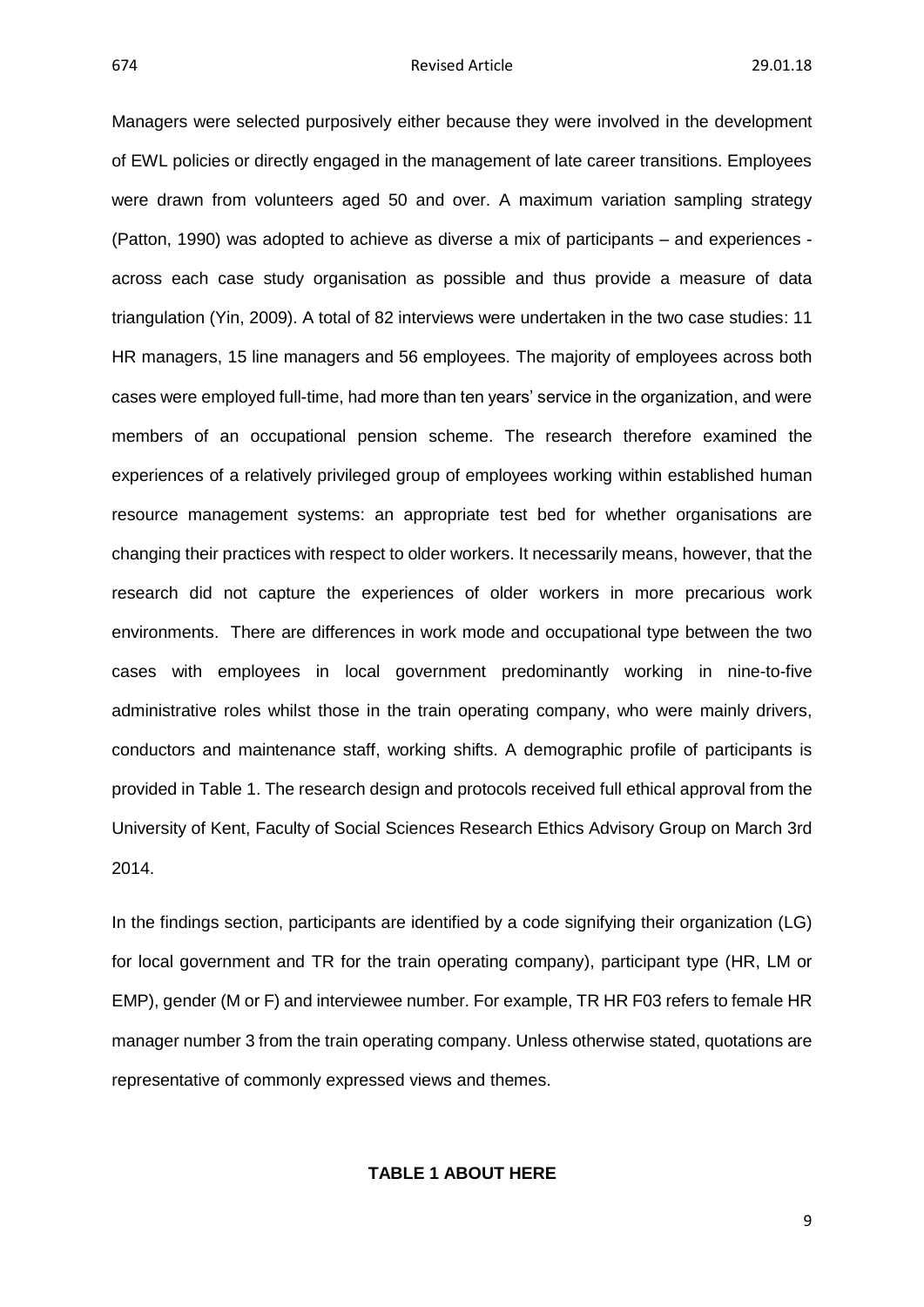A thematic analysis was undertaken using the constant comparison technique (Strauss and Corbin 1998), an iterative process in which insights from early data analysis are used to inform subsequent data collection. An initial coding frame was developed based on the project's research aims and empirical and theoretical interests. This was tested and refined via a pilot blind coding exercise of seven early transcripts and then reviewed and extended after each phase of data collection to incorporate inductive and/or case-specific codes. Each case study site was treated as an individual unit of analysis before being brought together to allow for a broader analysis across the cases. This included an interrogation of the data by sociodemographic and occupational characteristics to identify patterns and trends by for example age, gender and occupational type.

#### **Findings**

#### **Managing work-ending**

Both organisations presented challenges for workers and managers given uncertainties surrounding the transition from work to retirement. On the one side, employees could no longer be compelled to retire at a fixed date; on the other side, managers might want them either to retire (as early as possible in the local government case); or (as in the example of the train operating company) at least give indications to ensure effective succession planning. In the case of local government, the situation was complicated by pressures to reduce the workforce given reductions in funding from central government. As a result, national policies to encourage later working were at odds with the loss of secure employment within the organization:

Employee: Where I work it's fine. Good people…reasonable place to work…but there is a black cloud. Before that black cloud came everyone was happy and maybe we have had it too easy but that black cloud has made it not the place it was. Interviewer: And the black cloud comes from the general environment?

10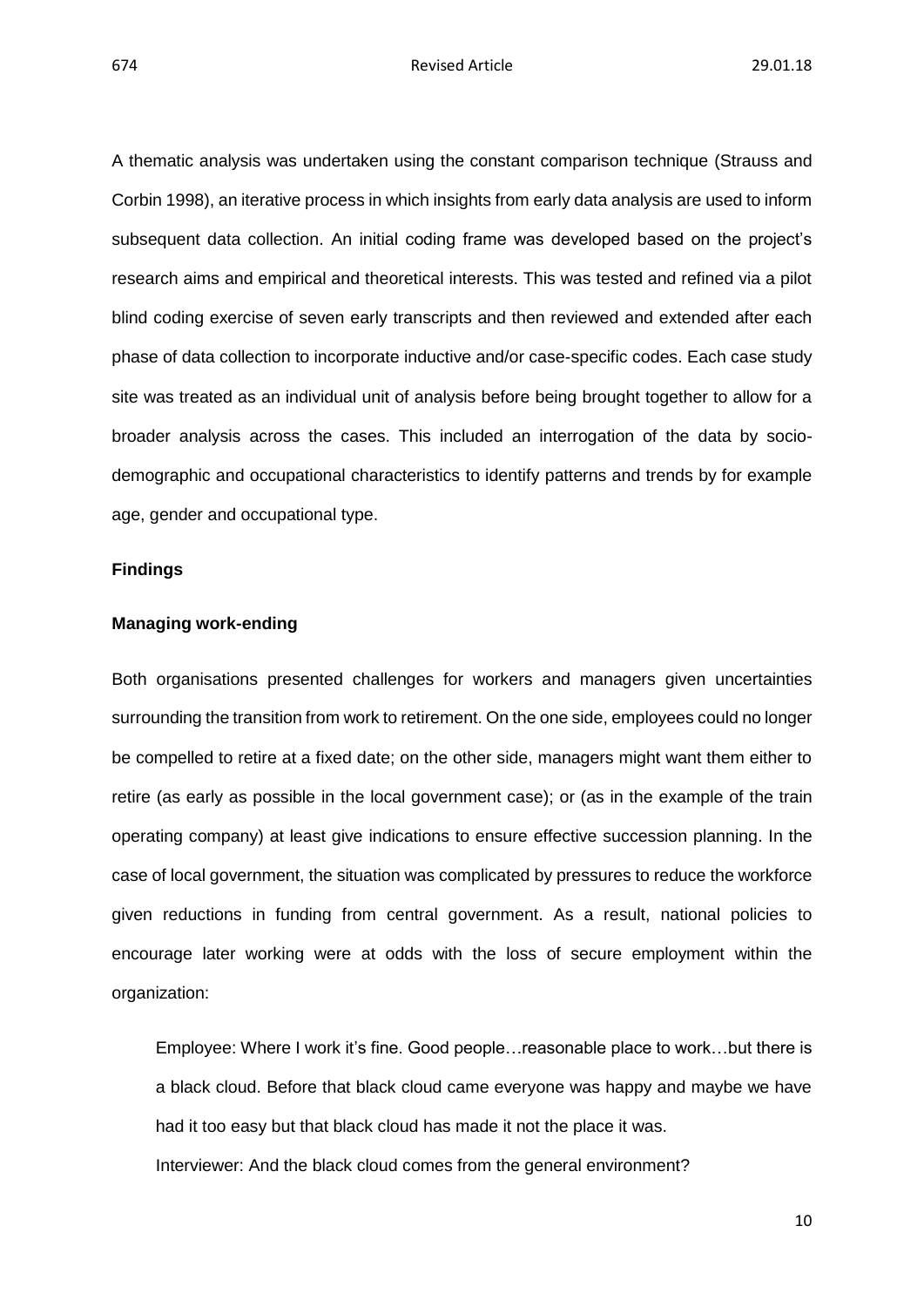Employee: Cuts and the fact is for the first time ever you haven't got a job for life. You haven't got a secure place at work and anything could happen. (LG EMP M29)

I think when you're a local government officer it is true you are sort of cossetted or you have been...somebody with my length of service it was a job for life. I got the best job from all the people that left my class at school because I had a pension. I had a job for life and you don't get that anymore. (LG EMP F23).

But despite the shift from a 'jobs for life' culture, line managers identified constraints on advising people about options about remaining or leaving work:

I think a lot of managers are quite wary about talking to people about what they want to do…for the fear of being ageist or trying to push somebody out or something like that…when we were looking at changing policies there was a kind of well if I don't have this default retirement to prompt it…how do I raise the issue? You know… what if I am clumsy about it and the person gets upset. So … I think some people just avoid the issue. (LG HR F41)

We don't raise the [retirement] issue because I think it would...I'd feel that they would take…not exception to it but if someone was saying 'Well what are you thinking of doing now? Are you thinking of retiring?' I wouldn't have thought it would go down too well. (LG LM M47)

In the case of the train operating company, the ending of the default retirement age highlighted the need for new approaches to discuss the management of work-ending. The findings from the interviews with HR managers, however, suggest uncertainty about the information which should be provided, with employees still in some cases expecting to receive a package of information from HR, not realising the onus was on them to tell the organization their plans for leaving work: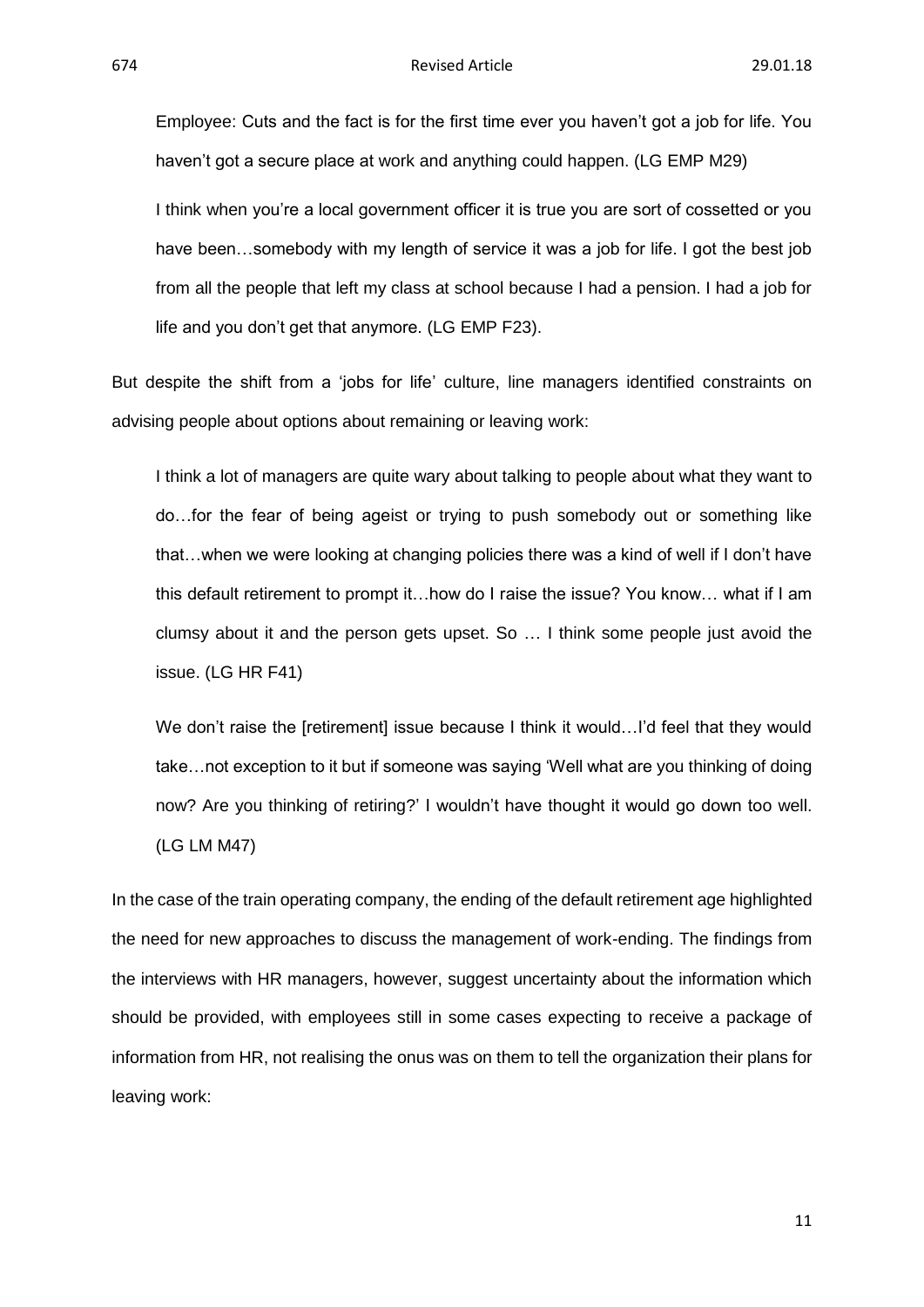But actually there is an expectation from employees that are just sort of like: I should be getting this data, why haven't you contacted me? So there is confusion there (TR HR M20).

Problems with workforce planning were seen as a key issue for managers in the train company:

Whereas before you could plan and you'd have 20 people retiring in 2015. I have no idea now who is actually going to go. (TR HR FO8).

Retirement amongst drivers and skilled engineers was also raised as a concern:

A driver may only give a month's notice and yet it takes 18 months to recruit and train a driver. This uncertainty is scary. (TR LM M01)

Employees commented that they had not spoken with their manager about their plans for retirement. In the absence of direct conversations with employees, some managers recounted that they did their succession planning on the basis of information they gathered from 'mess room conversations' and 'birthday celebrations' where employees might mention how many more birthdays they had to go before retirement.

#### **The construction of age**

An important factor shaping conversations about future work plans concerned people's treatment as 'older' workers. Both organisations had what line managers regarded as robust anti-age discrimination policies. Local government was considered to have a strong commitment to equal opportunities and a 'culture of non-discrimination'. Since the approach was to manage people equally there were no age-specific policies. The train operating company was also perceived as an organisation that gave equal opportunities to all employees regardless of age: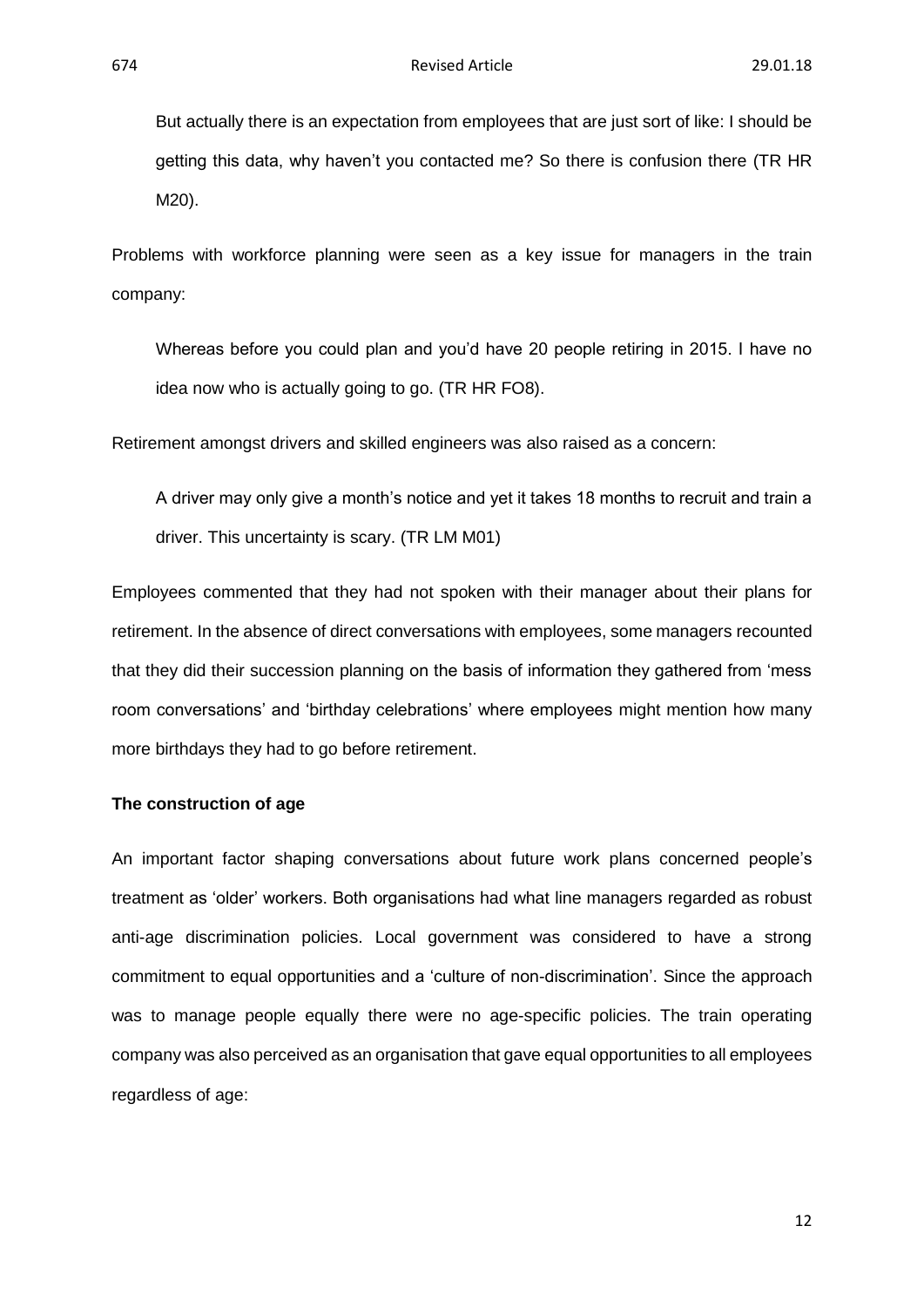And we all get equal, it's equal opportunities. You know, be you male, female, old, young'. (TR EMP M14)

The company operated an age-blind recruitment process and several examples were found of employees who were hired and trained – or retrained - as drivers or conductors in their 40s and 50s:

I would have been, yeah, in fact I was over 50 actually. I was a bit concerned about that but they said, "Don't worry about it," and, you know, they're not… I've got to say there's a lot of things that are possibly not right about [the train operating company] but … they're absolutely not under any circumstances prejudiced against anyone in any way... It's… which is to be applauded, you know, … if I was getting for 60 they would have perhaps not been interested in me, but I mean they're…you've got to draw the line somewhere haven't you really I suppose, but no they're not at all prejudiced. (TR EMP M17)

There was believed to be no age bias in relation to training and development opportunities with examples cited of people in their 50s and 60s being funded to take courses:

Yeah, we're all treated the same. I would say that. It's all equal, there's no difference-, you know, between different age groups. We're all treated the same. We all get sent on the same training courses. (TR EMP M13)

Despite these positive assessments, reports of ageism did emerge from the interviews, notably though not exclusively, from experiences reported by women and illustrated by feelings that in certain situations preferences were expressed for younger as opposed to older workers. According to one local government employee:

I mean there are comments like…my manager made a comment when she said I think it was about one of the assistant directors who left recently who was in her early 60s…And she was really nice with loads of experience. My manager said: oh yes but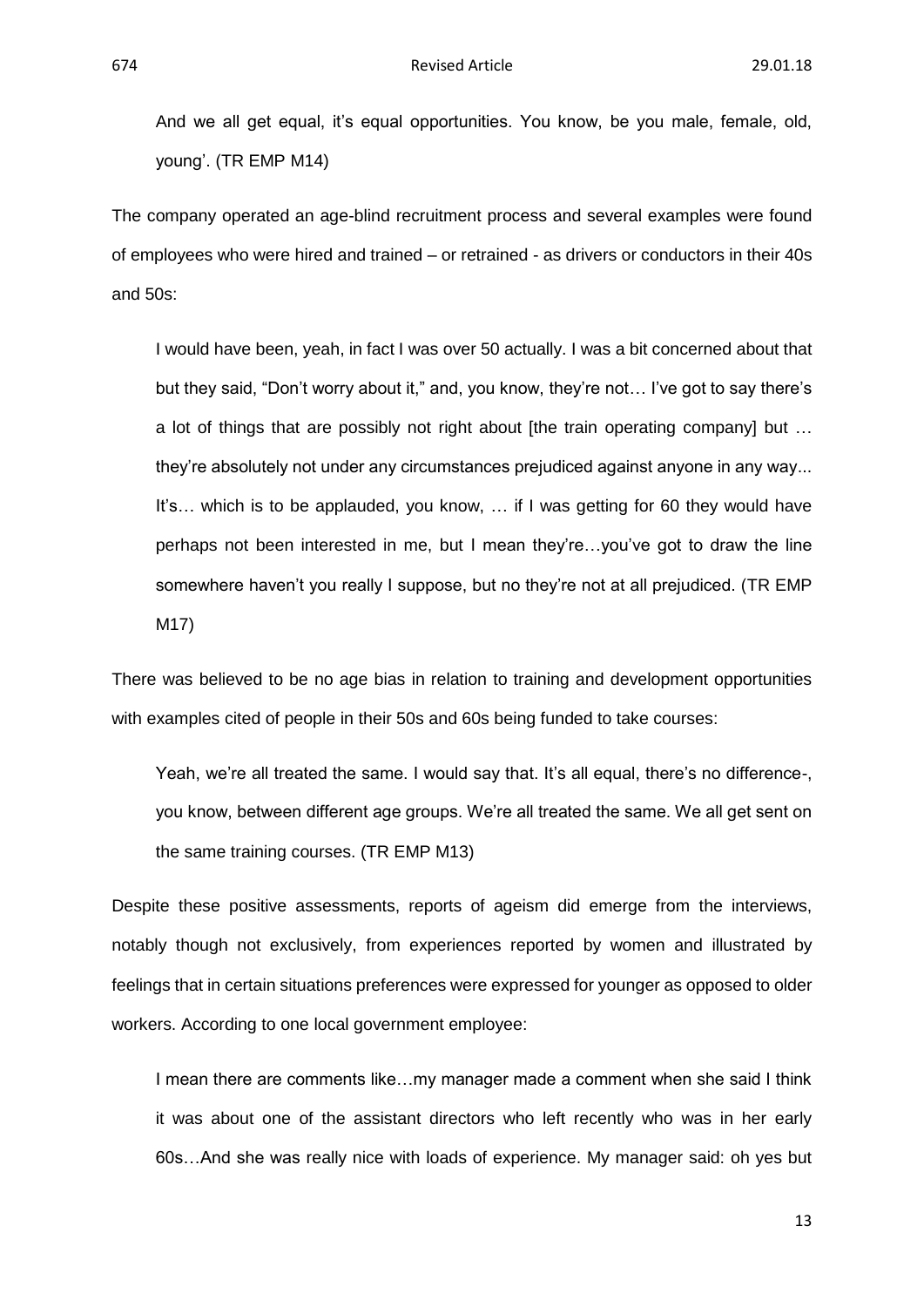when you get older you don't have as much energy…she wasn't as go-getting as she should have been which actually you are not allowed to say anymore. (LG EMP F04)

In some cases, people reported 'covering up' their age to avoid potential problems, or feeling 'invisible' within the workplace:

I try not to tell people my age. I am very careful about that because people can slot you into categories…I don't think they're [local government] ageist in one respect but you can't help how people feel and I think you know if people think you are younger…If people think you are about to go they take less notice of you. I think it's to my advantage not to tell people my age anyway and people probably do think I am much younger…. But I think people will think oh she'll start slowing down and she won't be able to do her job if they knew my age. (LG EMP F11).

Yeah you do become invisible, particularly for the younger generation and it can happen in the workplace…You feel as if you are being observed…I wonder if she'll go [i.e. retire]…she's the right age. (LG EMP F18)

In the case of the train operating company, there was some evidence of internalised ageism. One female administrator commented that it was nice to be approached for advice as 'the work mummy' or voice of experience. However, this same respondent was worried about looking older than her younger and 'prettier' colleagues and being perceived to have reached an age where she should be retiring. She was also concerned about being seen to have health issues and had cancelled two operations partly out of concern about taking time off and the impact this might have on her job security.

In the case of local government, the pressure to reduce staff also produced an environment where age-related judgements and stereotypes surfaced. Although the pressure to downsize was carried out through voluntary rather than compulsory means, this still produced insecurities surrounding 'informal' messages about the benefits or otherwise of 'age' and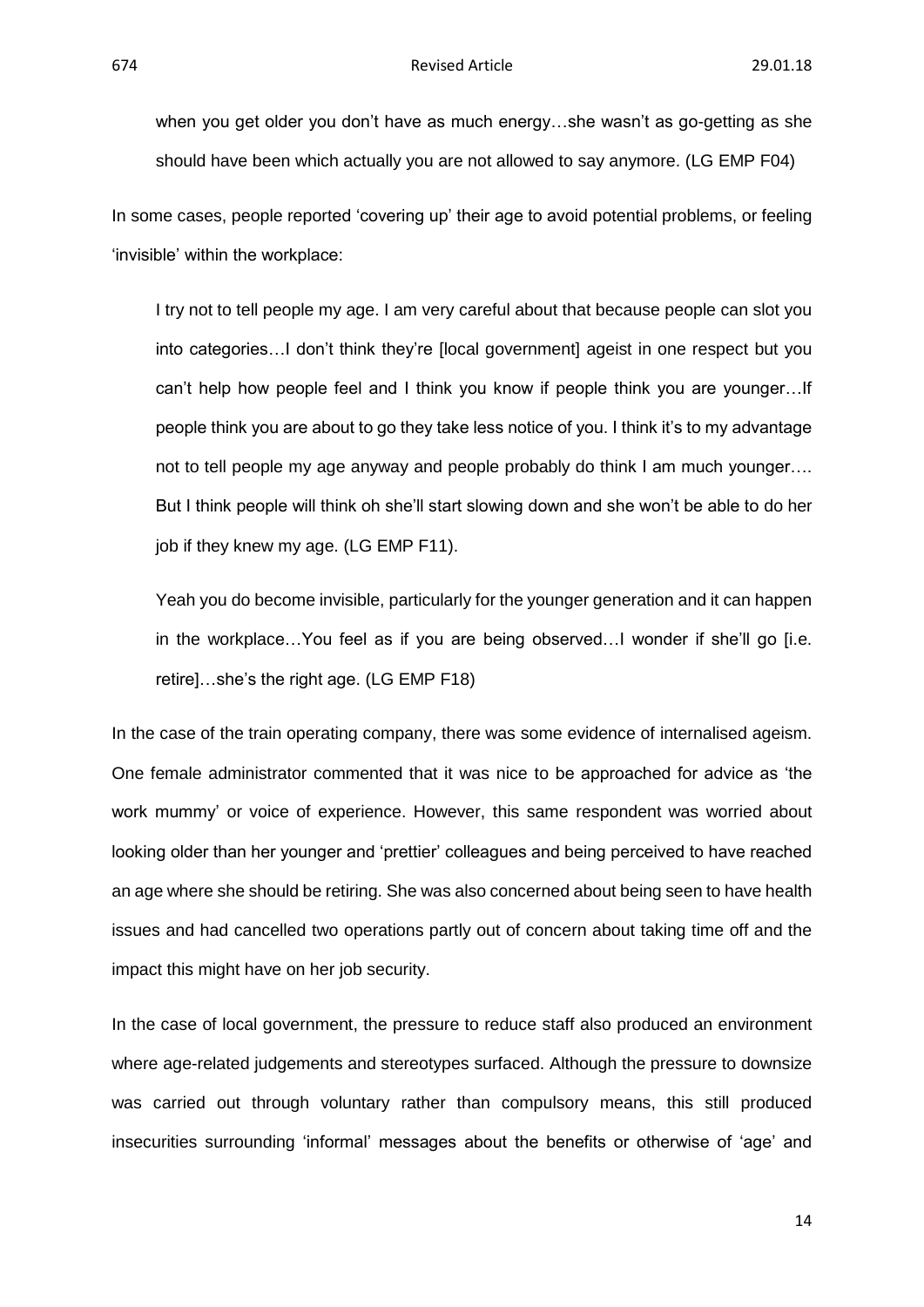'experience'. The view from HR managers was that no attempt was made to target a particular age group in the process of reducing staffing:

In 2013-14 we shed about 800 people, 45% were over 55…They weren't pushed out…We actually did it on the basis of …people's skills. So we said: 'You could be 95 but we need your skills. (LG HR M39).

One the other hand, this message could be interpreted differently within the workplace, as the following comments would suggest:

I have heard someone who I thought should have known better saying: Well you know they're 55 they'll be going soon'. That shocked me because not everyone can go at 55; 55 is very young. And that was from quite a senior person; a senior male; and I was kind of… well I was just very shocked at that sort of attitude and felt worried about that obviously…you know…I am on the shelf because I am over 55. So I was very concerned about that when I heard that in a conversation. (LG EMP F24)

I mean our last restructure was classic. I mean they're not meant to sit down and discuss who they think are going to get the jobs…so they had 70 people and 50 jobs. But we all think they did. I am absolutely certain. I know how the managers work. They will have slotted everyone in until there was 50 jobs and the people left over they would expect or assume would take early retirement because they're over 55. But nobody in that meeting would say that out loud. (LG EMP FO2)

For others, there was a sense in which being 'allowed' to retire or to take severance itself raised issues about 'self-worth' and 'value' to the organization:

It's open to everybody initially. You put in an application and then [they] look at you individually to see if they can do without you. So some people were in a position, especially the first time round [of voluntary early retirements/severance], of wanting to go but not being allowed to go. I think the second time round most of those people were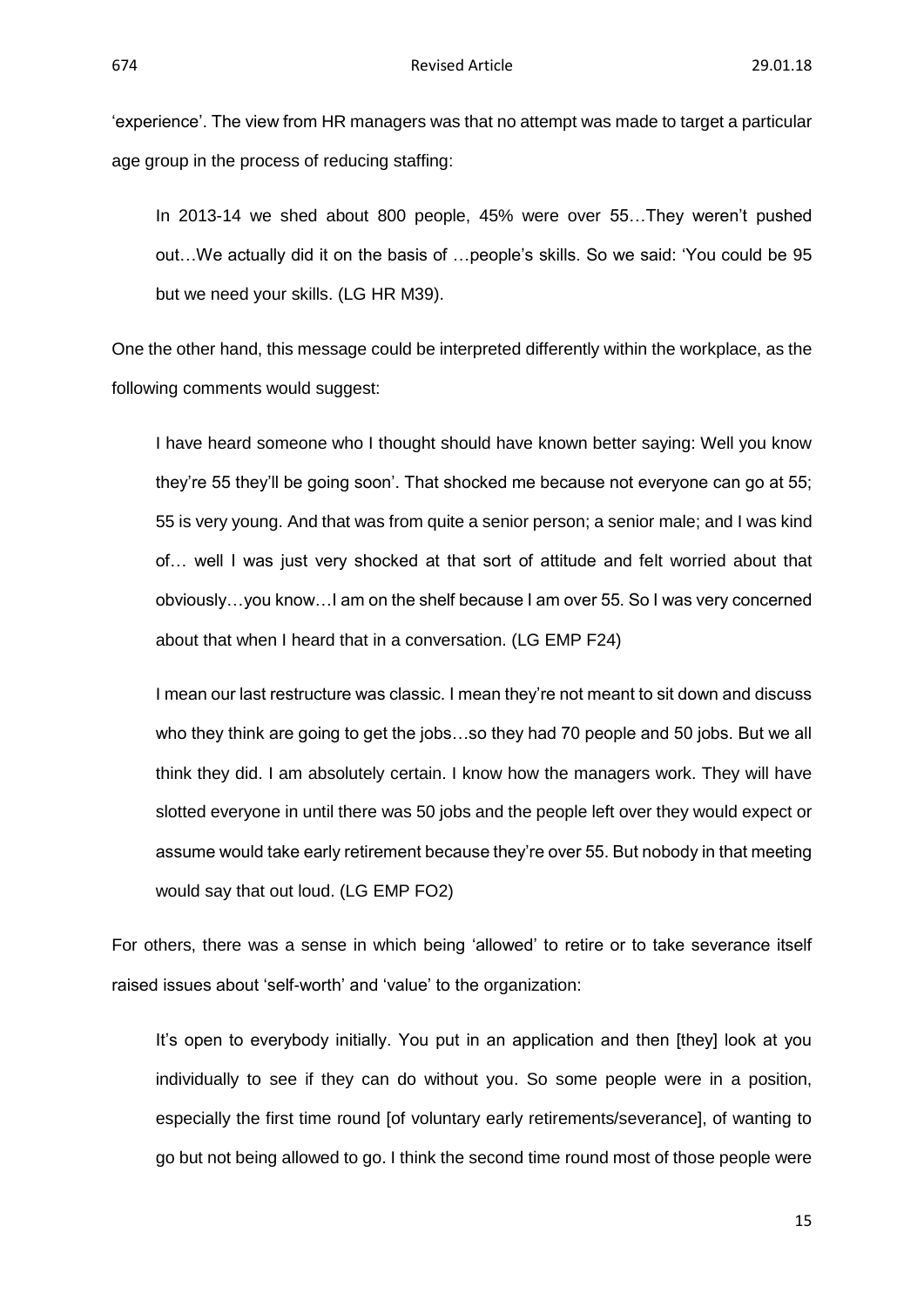allowed to go because they obviously weren't very committed to their job anymore! Having seen other people go...So if you're like social workers, if you're in a job that's really important…you have to stay. But like they let me go, I'm quite sure, because I'm not essential. I don't feel essential always. (LG EMP F02)

#### **Support in the retirement zone**

An important finding from the interviews was that work cultures which had at one stage encouraged 'preparation for retirement' now appeared to have more restricted conversations with employees about life after work. In the case of local government, a range of policies were available which provided support to those with health issues, or those caring for a partner or relative, or wishing to reduce their hours of work. Flexible working – such as flexi-time and part-time working – was widely used; and special leave was available and highly valued by those with caring responsibilities:

Because while father was getting ill with dementia…this flexi-time kicked in… I haven't used it yet but I know if I were to go to my boss and say "my father's a bit ill" and my wife she suffers from arthritis…she's quite ill herself and if were to take her to an appointment this flexibility allows me all that. And that's why…because of that I respect my job even more and my employers even more'. (LG EMP M03)

And also they are quite good about…sometimes I have to take time off for my mum…sometimes it's a fight to get leave…it's quite a struggle to go through the procedure for special leave. I sometimes think it is…if you have children…it's always like 'oh yes of course you have got to have it whereas my mum is a child in a way. Although she's not as bad…it's dementia…she still needs time when I have to be there. (LG EMP FO1)

An HR manager commented that the scope of the health and well-being programme had been widened in the context of an older workforce: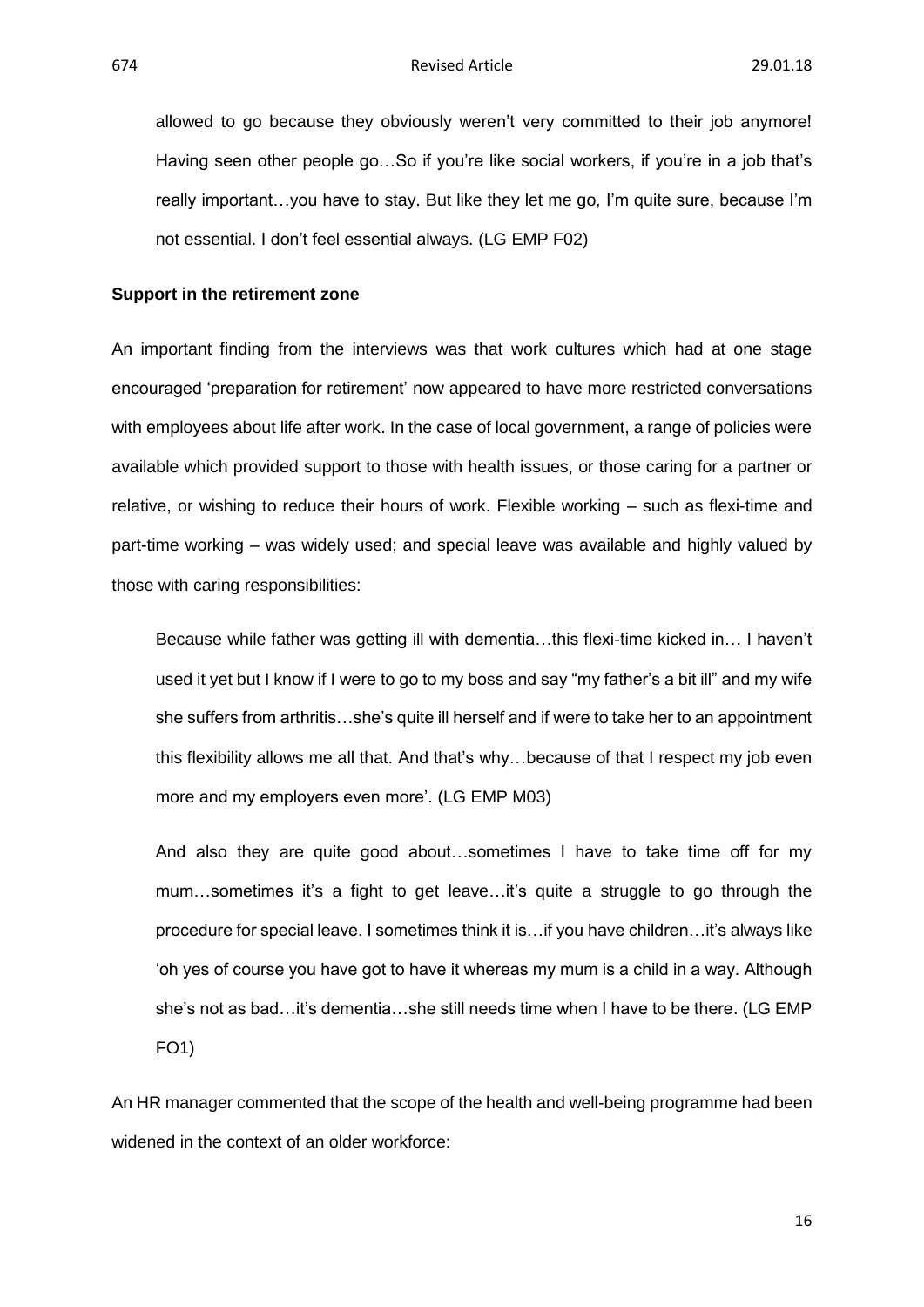One of the things we noticed was a large number of absences [which could be] attributed to bereavement reaction and it was quite high. So it could be the older workforce where they've faced bereavement of a partner or parents. And we have done more proactive work around that and that's come down…that [absenteeism]. (LG HR 38)

In contrast, the train operating company did not have a culture of part-time and flexible working. The workforce is predominantly full-time apart from some ticket office and administrative staff, with a more a traditional sense that male manual work is by definition fulltime. Part-time working was deemed problematic for drivers because of the need to maintain competence. However, a female driver had been permitted to return from maternity leave on a part-time basis and a temporary rostering accommodation had been made for a driver with multiple sclerosis. Rostering issues were seen as the main barrier to flexible working:

Yeah, it's very difficult to be flexible on a railway where you've got timetables, trains have to run at a certain time, we get a lot of people in ticket offices asking for like mother hours, but our peak is six o'clock in the morning so we just can't do it. (TR HR F04)

The traditional cliff edge 'all or nothing' approach to retirement remains the norm in the train operating company. There is no formal phased/flexible retirement scheme and so the only way to achieve a phased retirement was to individually negotiate a reduction in hours (for officebased staff) or move to a formal job share arrangement**.** The impetus for a job share would have to come from the individual employee or pairs of employees.

Work two weeks on two weeks off or something like that and job share with somebody, then they're not very good on that… they're not very accommodating on that and I said that as a nice option to take possibly, when you're ready for it, just work half the time and get, gradually ease into retirement, you know what I mean, not just going bang stop. (TR EMP M17)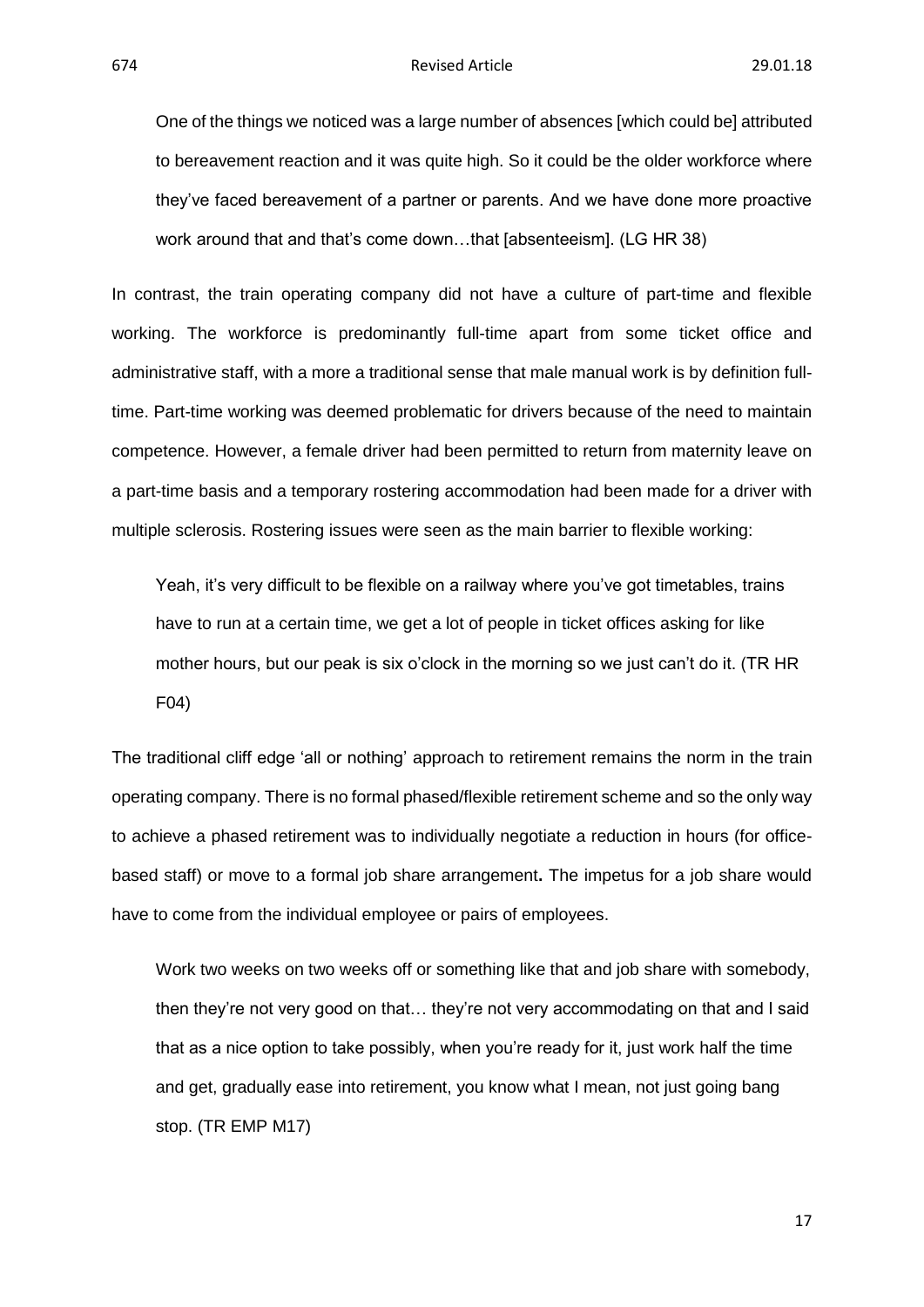Nevertheless, despite the potential demand from employees of all types, there are only around ten job shares in the organization at present including two or three drivers and conductors. This bears out the widely held perception that it is difficult – or even impossible - to achieve in practice for conductors or drivers.

I've heard that it can be…the company are… I'm not sure they're over keen on it. (TR EMP M13)

There had previously been a type of phased retirement for drivers, referred to variously as 'green cards' or the 'old boy's link', whereby the most senior driver would get 'cushier' shifts in the lead up to their retirement. This practice had been abolished as it was thought to contravene equal opportunities, though one driver said it has been proposed to the union that it should be re-introduced as a mechanism to encourage older drivers to keep working longer.

#### **Discussion**

This paper has illustrated some of the tensions in the period around what has been termed 'work-ending' with contrasting issues for the state, employers and individuals. The role of the state is now that of encouraging later working through the raising of state pension age. Facilitating longer working is then the responsibility of organisations in partnership with individual employees. The role of the employer – as reflected in many of the interviews for this research – is discretionary with responsibility for initiating change resting with the individual employee. Organisations appear to have retreated from the management of work-ending, creating uncertainty with limited support for employees making decisions about staying on or leaving employment.

Several research and policy issues arise from the findings reported in this study. First, the question of leaving or continuing working is for many charged with insecurity. Individuals may be unsure of their rights within the workplace: one UK survey (carried out in 2016) found that 25% of people approaching retirement remained unaware that since 2011 age could no longer be used as grounds for retirement (Chartered Institute of Personnel and Development (CIPD),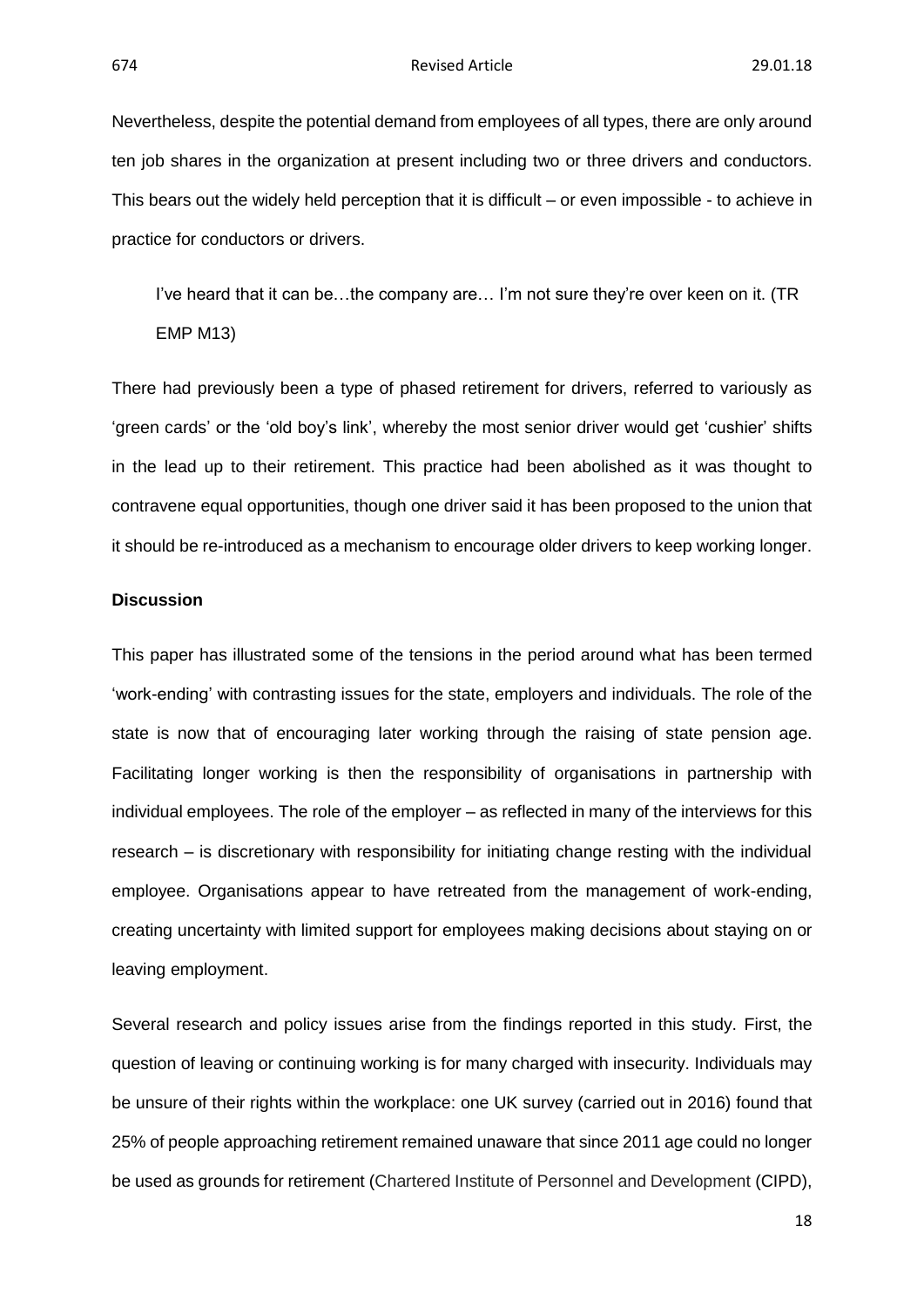674 Revised Article 29.01.18

2017). Managers, as this study suggests, may be unwilling to initiate discussions about future work intentions for fear of accusations of ageism (see also Ni Léime et al., 2017). This finding was highlighted in a survey for the Department for Work and Pensions which found that: 'Employers believed that is not their responsibility to raise the issue of retirement with their employees. They did not want to be suggesting retirement or implying that individuals were no longer capable of doing their job' (DWP, 2017: 43).

Second, if raising issues about retirement is viewed as potentially 'discriminatory' (DWP, 2017), responsibility is placed upon individuals to initiate discussions about their future intentions. The absence of clear guidelines may suit those who have planned an appropriate form of work-ending. This group fits one approach to retirement decision-making which suggests that it is: '…dominated by rationality and analytical thinking since people have time to decide. They can even inform themselves about the consequences of their decision and usually have the most relevant information available' (Hofäcker et al., 2015: 207). However, an alternative view would suggest that many groups find planning for retirement difficult – notably those on low incomes, those with caring responsibilities, and those in poor health. Groups such as these may be especially disadvantaged by a lack of transparency about the range of options around work ending and the transitions associated with this period.

Third, the research raises issues about the negative way in which 'age' may be treated and constructed as a category inside organizations. Evidence from the European Social Survey confirms the extent to which people 50 and over worry that employers will express a preference for younger as opposed to older employees (Abrams et al., 2011). However, a more general question concerns the way in which organizations ignore processes which allow age-based discrimination to flourish. This may be an unintended consequence of environments where 'age-specific' activities would be viewed as contravening policies and commitments to equal opportunities. However, the reality may be that age-stereotypes surface in situations where there is pressure to reduce the size of the workforce, or in contexts of technological change. Again, policies which emphasise individual responsibility for work

19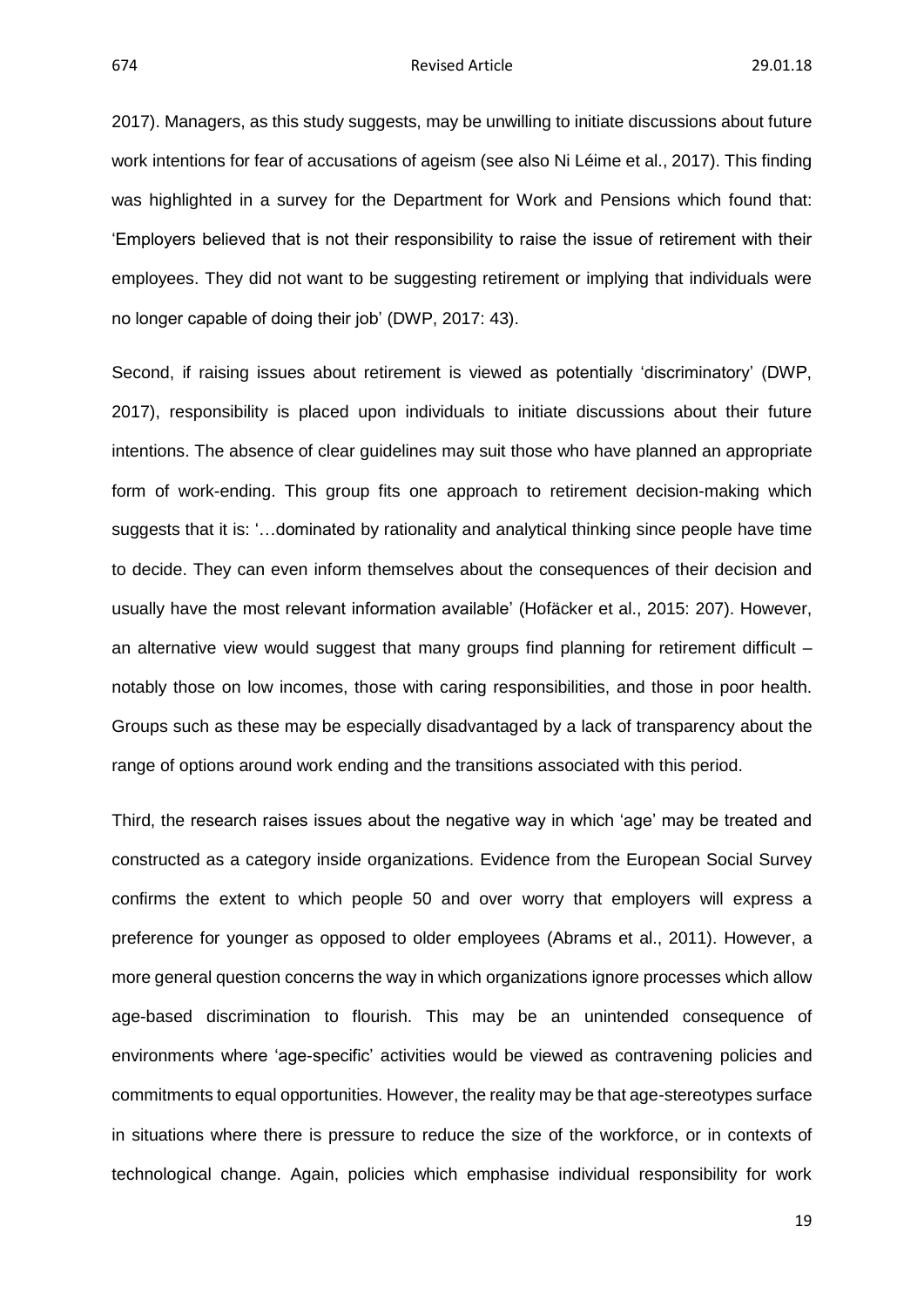careers may reduce the degree to which people are protected against age discrimination in the workplace. Comments from some of the female respondents in our sample confirms the pressures facing older women in particular, vulnerable to what Street (2017:21) refers to as 'the double disadvantage of the intersection between ageism and sexism', with women often viewed as 'socially older' than their male counterparts (Street, 2017).

Fourth, building on this last finding, although a strong research tradition has been built around the concept of 'older workers', organisations may themselves be reluctant – for the reasons identified in this paper – to use this term. This point was brought out in a study for the DWP (IFF Research, 2017) which reported that: 'The research found few examples of policies or practices targeted specifically at older workers. Employers stressed that existing procedures could accommodate needs arising from health concerns, caring responsibilities, phased retirement or a wish to work less. However, employers reported limited experiences of offering flexible working arrangements to older workers. Requests were more common for employees with childcare responsibilities'. The argument for avoiding the term 'older worker' arises from research indicating that the moment someone becomes categorised by their age they are potential targets for prejudice and discrimination (van der Heijden et al., 2008). Against this, failure to monitor the take-up and suitability of flexible working arrangements may leave older workers vulnerable during periods of change both during their own lives and that of the organisation.

Further research is needed to examine the issues raised in this paper, drawing on a wider range of organisations and industries. These issues are assuming added urgency given the extent to which technological change may intensify insecurity within the workplace (Avent, 2017). Extended working life is presented as widening options but it leaves unresolved for many older workers their role and status within employment. Understanding the complex ways in which 'age' is constructed and managed within the workplace should become a major topic of interest in social policy research on the changing transitions from work to retirement.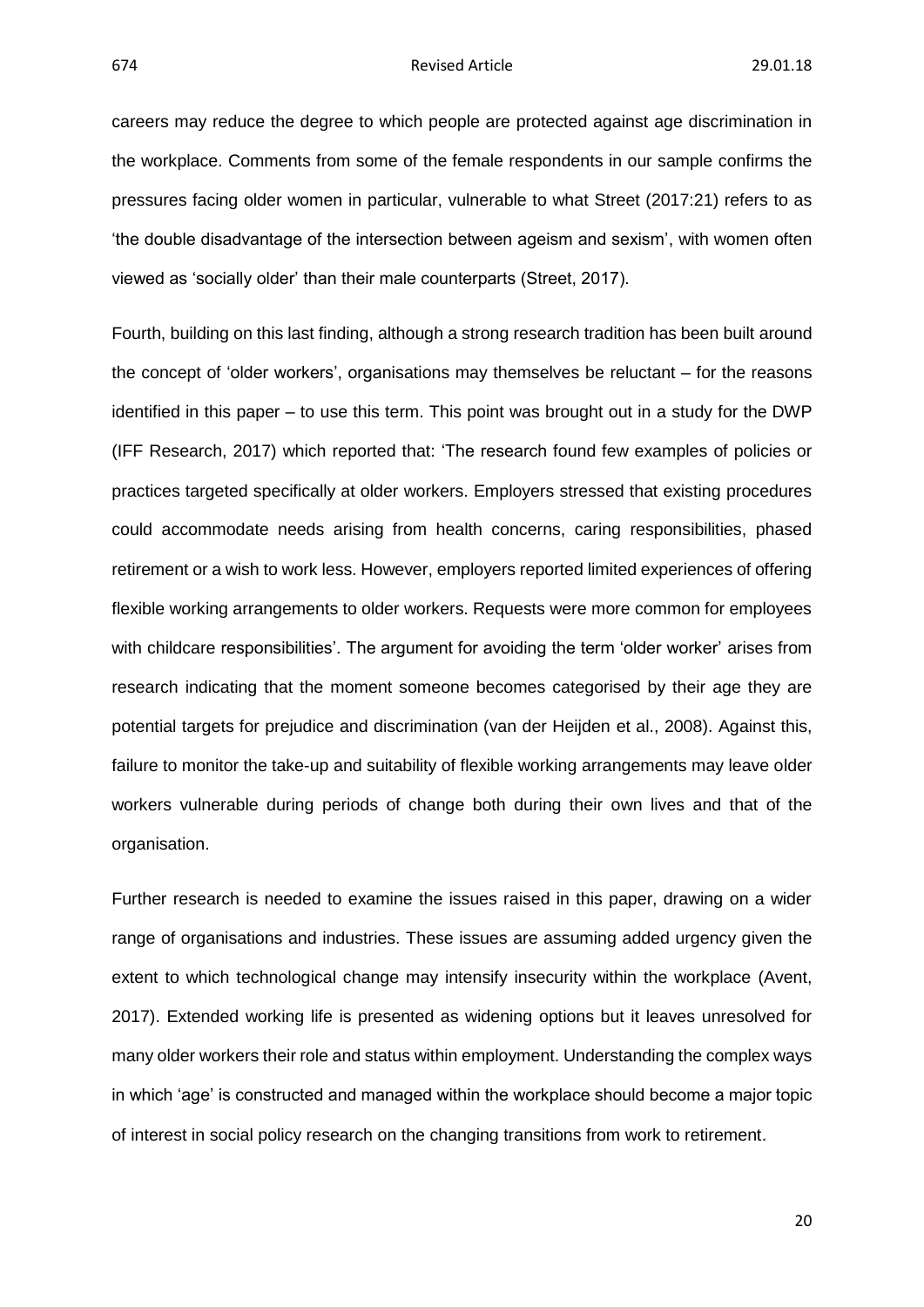#### **Acknowledgements**

This research was part of the Uncertain Futures: Managing Late Career Transitions and Extended Working Life project funded by the ESRC [Ref. ES/L002949/1]. The need to protect anonymity means that we cannot name the case study organisations from which we collected data, but we would like to express our gratitude to their staff for enabling, and participating in, our research. We are grateful to the help provided by members of the research consortium including Ben Baumberg-Geiger, Amanda Burns, Mariska van der Horst and Sue Shepherd (University of Kent); Charlotte Clark and Amanda Lahy (formerly of Queen Mary University of London); Joanne Crawford (Institute of Occupational Medicine); David Lain (formerly of the University of Brighton now the University of Newcastle); Wendy Loretto (University of Edinburgh); and David Wainwright and Andrew Weyman ( University of Bath). The authors of this article are also grateful for the helpful comments provided by the referees for this paper.

#### **References**

Abrams, D, Russel, P.S, Vauclair C-M and Swift, H. (2011) Ageism in Europe: Findings from

the European Social Survey. London: AgeUK

Avent, R. (2017) The Wealth of Humans: Work and its Absence in the 21<sup>st</sup> Century. London:

Allen Lane

Berkman, L.F, Boersch-Supan, A. and Avendano, M. (2015) 'Labor-force participation, policies & practices in an aging America: adaptation essential for a healthy & resilient population'. Daedalus 144, 2, 41-54.

Chartered Institute of Personnel and Development (2017) Employee Views on Working Life. London: CIPD

Cridland, J. (2017) Independent Review of the State Pension Age: Interim Report Smoothing the Transition, Final Report. Available at: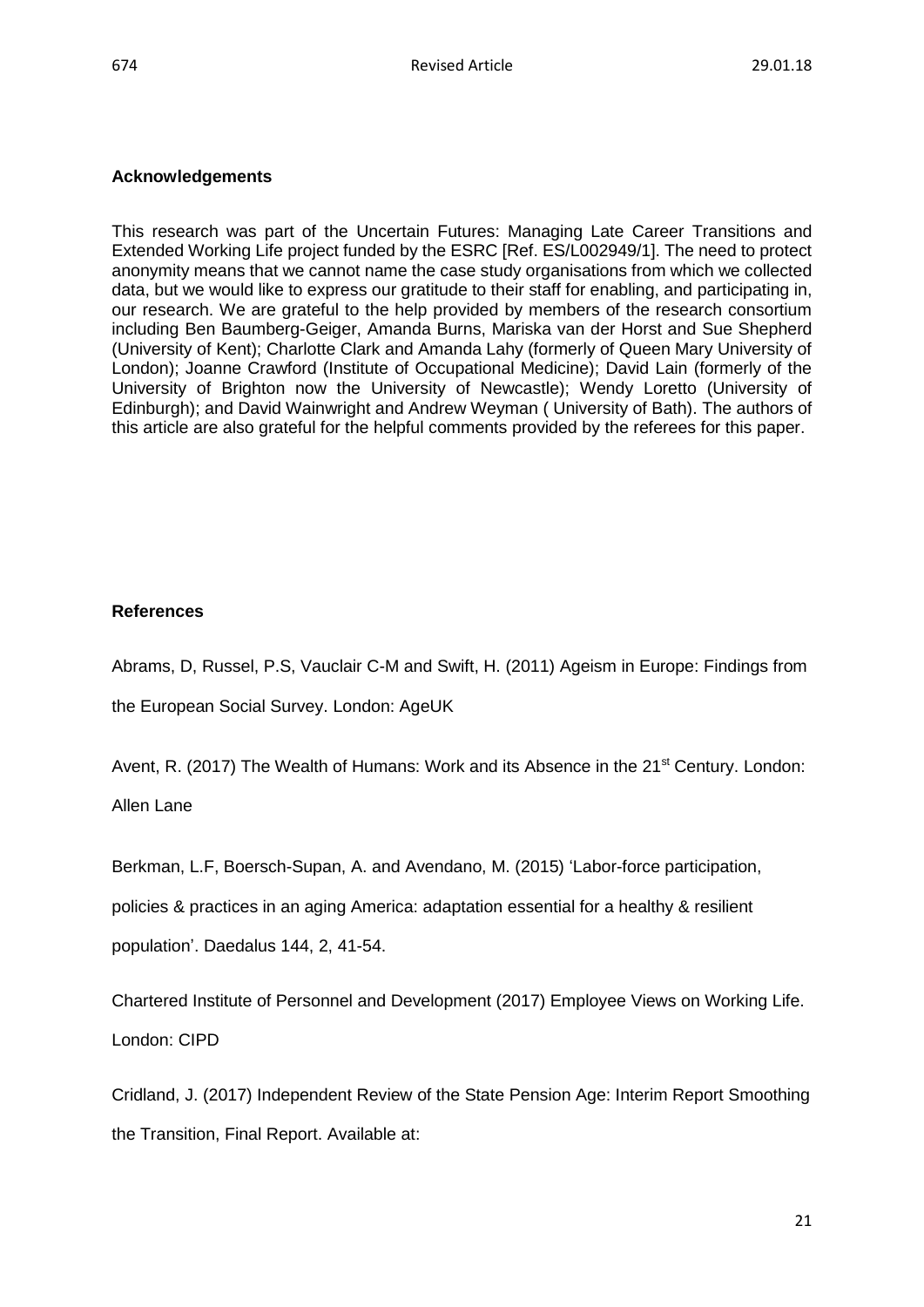https://www.gov.uk/government/uploads/system/uploads/attachment\_data/file/611460/indep endent-review-of-the-state-pension-age-smoothing-the-transition.pdf

Denscombe, M. (2007) The Good Research Guide for Small-Scale Social Research Projects. Maidenhead: Oxford University Press.

Department for Work and Pensions (DWP) (2017) Fuller Working Lives A Partnership Approach. London: Department for Work and Pensions.

Field, J, Burke R.J. and Cooper, C.L. (eds). (2013). The Sage Handbook of Aging, Work and Society. London: Sage.

Foster, L. (2015) 'Financial planning and the reality and requirements of retirees with private pensions' Journal of Retirement, 3, 115-127

Gilleard, C.J. and Higgs, P. (2005) Contexts of Ageing: Class, Cohort and Community. Cambridge: Polity Press

Graebner, W. (1980) A History of Retirement: The Meaning and Function of an American Institution, 1885-1978. New Haven, CT: Yale University Press.

Guillemard, A.M. and van Gunsteren H. (1991) 'Pathways and their prospects: a comparative interpretation of the meaning of early exit'. In: Kohli M, Rein M and Guillemard A (eds) Time for Retirement: Comparative Studies of Early Exit from the Labour Force. Cambridge: Cambridge University Press, 362-387.

Hannah, L. (1986) Inventing Retirement: The Development of Occupational Pensions in Britain. Cambridge: Cambridge University Press.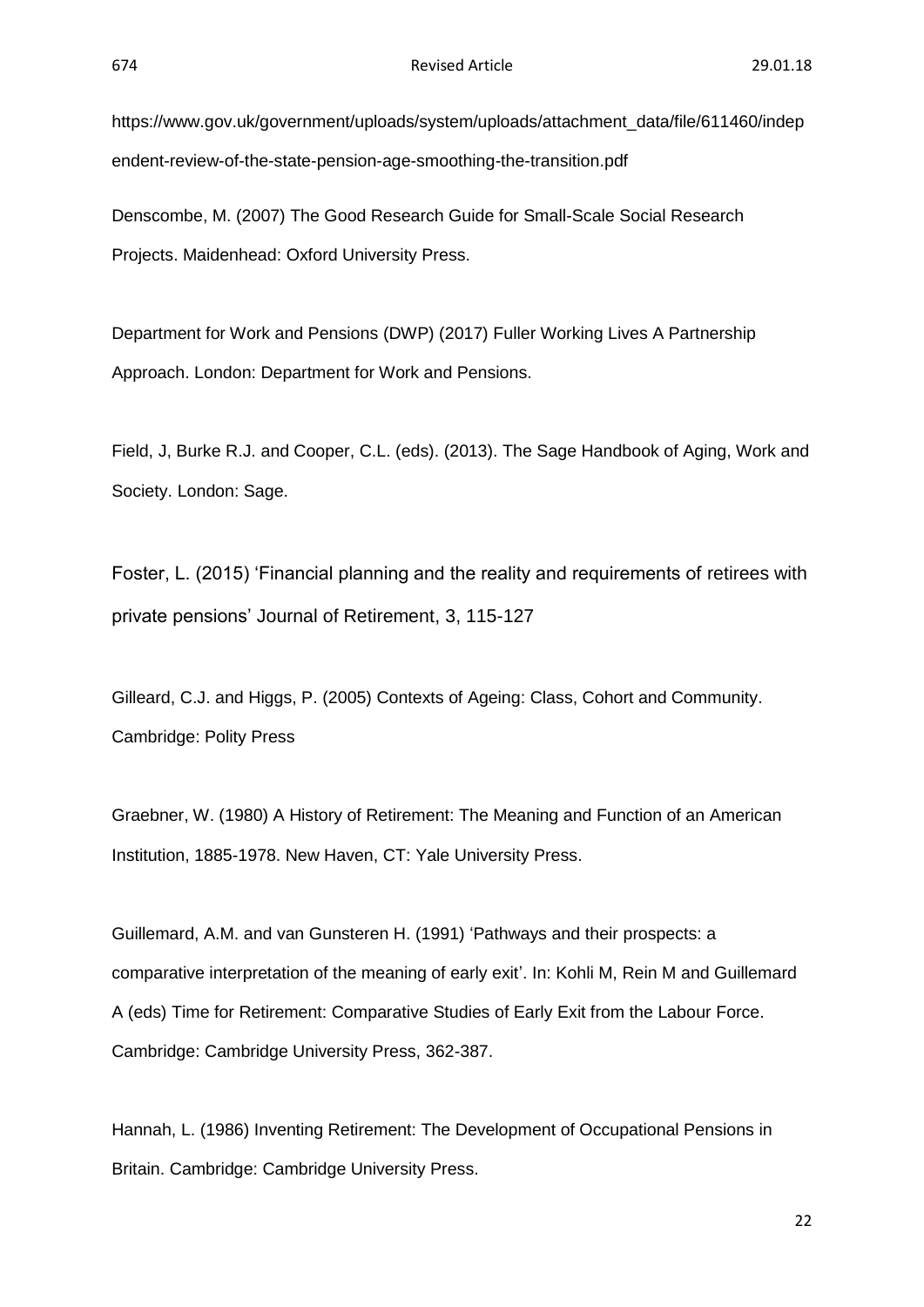Hardy, M. (2011) 'Rethinking retirement'. In: R.A Settersten, Jr & JL Angel (eds) Handbook of Sociology of Aging. New York: Springer, 213-227.

Hasselhorn HM and Apt W (2015) Understanding Employment Participation of Older Workers: Creating a Knowledge Base for Future Labour Market Challenges. Research Report. Berlin: Federal Ministry of Labour and Social Affairs (BMAS) and Federal Institute for Occupational Safety and Health (BAuA).

Hofäcker, D, Hess, M. and Naumann, E. (2015) 'Changing retirement transitions in times of paradigmatic political change: toward growing inequalities'. In: Torp, C. (ed.) Challenges of Aging: Pensions, Retirement and Generational Justice. Basingstoke: Palgrave Macmillan UK, 205-226.

Hofäcker, D, Hess, M and König, S. (2016) Delaying Retirement: Progress and Challenges of Active Ageing in Europe, the United States and Japan. London: Palgrave

van der Horst M, Lain D, Vickerstaff S, , Clark C and Baumberg-Geiger B. (2017) Gender Roles and Employment Pathways of Older Women and Men in England, Sage Open, 7, 4, Available at:<http://journals.sagepub.com/doi/pdf/10.1177/2158244017742690>

IFF Research (2017) Employer Experiences of Recruiting, Retaining and Retraining Older Workers: Qualitative Research. Research Report No 940. London: Department for Work and Pensions.

Independent Review of the State Pension Age (2017) Smoothing the Transition: Final Report London: HMSO

Kohli, M. Rein, M. and Guillemard, A. (1991) Time for Retirement: Comparative Studies of Early Exit from the Labor Force. Cambridge: Cambridge University Press.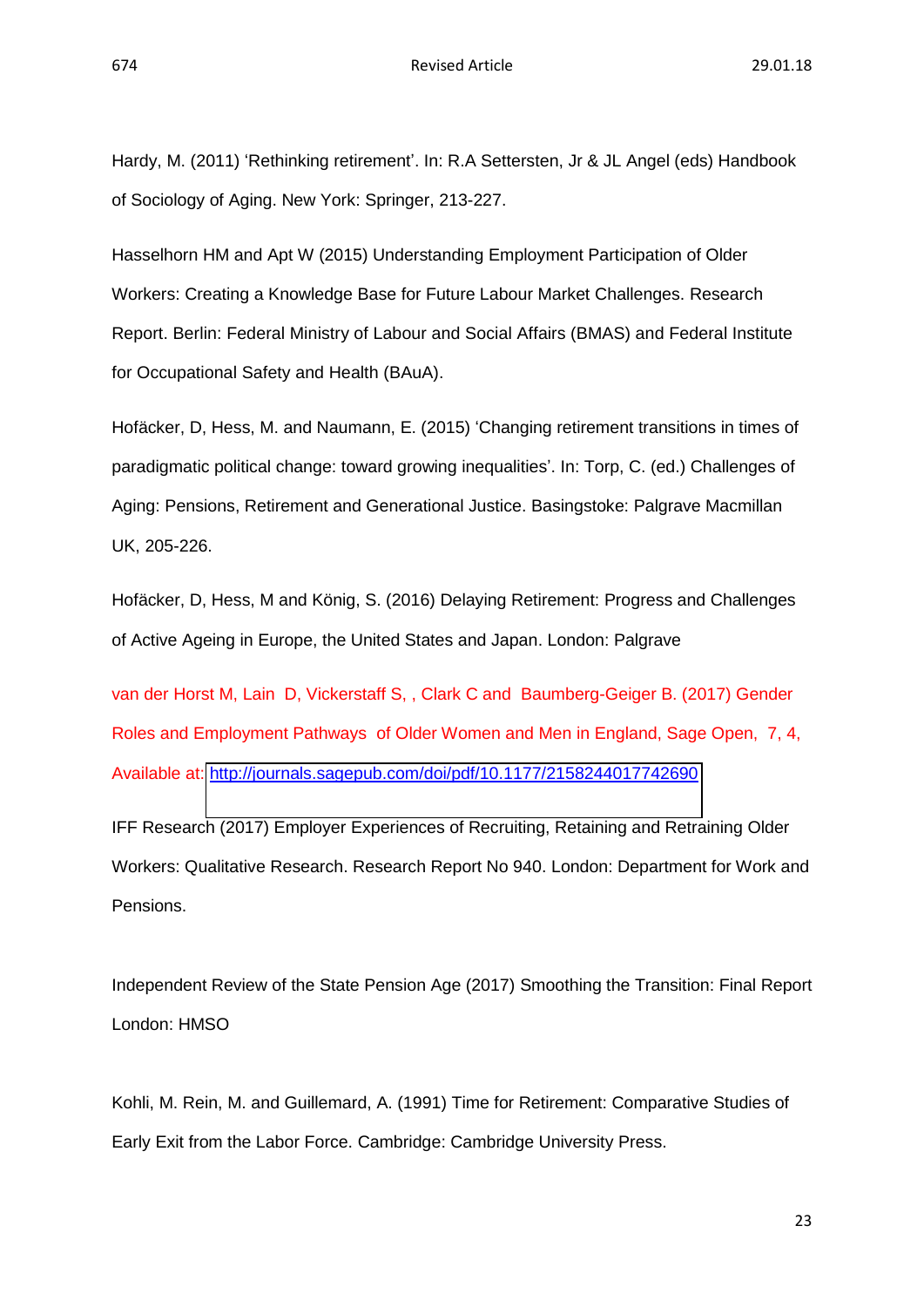Kohli, M. and Rein, M. (1991) 'The changing balance of work and retirement'. In: Kohli M, Rein M and Guillemard A (eds) Time for Retirement: Comparative Studies of Early Exit from the Labor Force. Cambridge: Cambridge University Press, 1-35.

Kojola, E and Moen, P. (2016). 'No more lock-step retirement: boomers' shifting meanings of work and retirement'. Journal of Aging Studies 36,1, 59-70.

Lain, D. (2016) Reconstructing Retirement: Work and Welfare in the UK and USA. Bristol: Policy Press.

Léime, A Street, D., Vickerstaff, S Krekula C and Loretto, W. (eds) (2017) Gender, Ageing and Extending Working Life: Cross National Perspectives. Bristol: Policy Press

Macnicol, J. (2015) Neoliberalising Old Age. Cambridge: Cambridge University Press.

McNair, S and Flynn, M (2005) The Age Dimension of Employment Practices: Employer Case Studies. London: Department of Trade and Industry.

Moffatt, S. and Heaven, B. (2017) '"Planning for Uncertainty": narratives on retirement transition experiences', Ageing and Society, 37, 5, 879-899.

Organisation for Economic Cooperation and Development (OECD) (2006). Live Longer, Work Longer. Paris: OECD

Patton, M. (1990) Qualitative Evaluation and Research Methods, 2nd Edition. Beverley Hills, CA: Sage.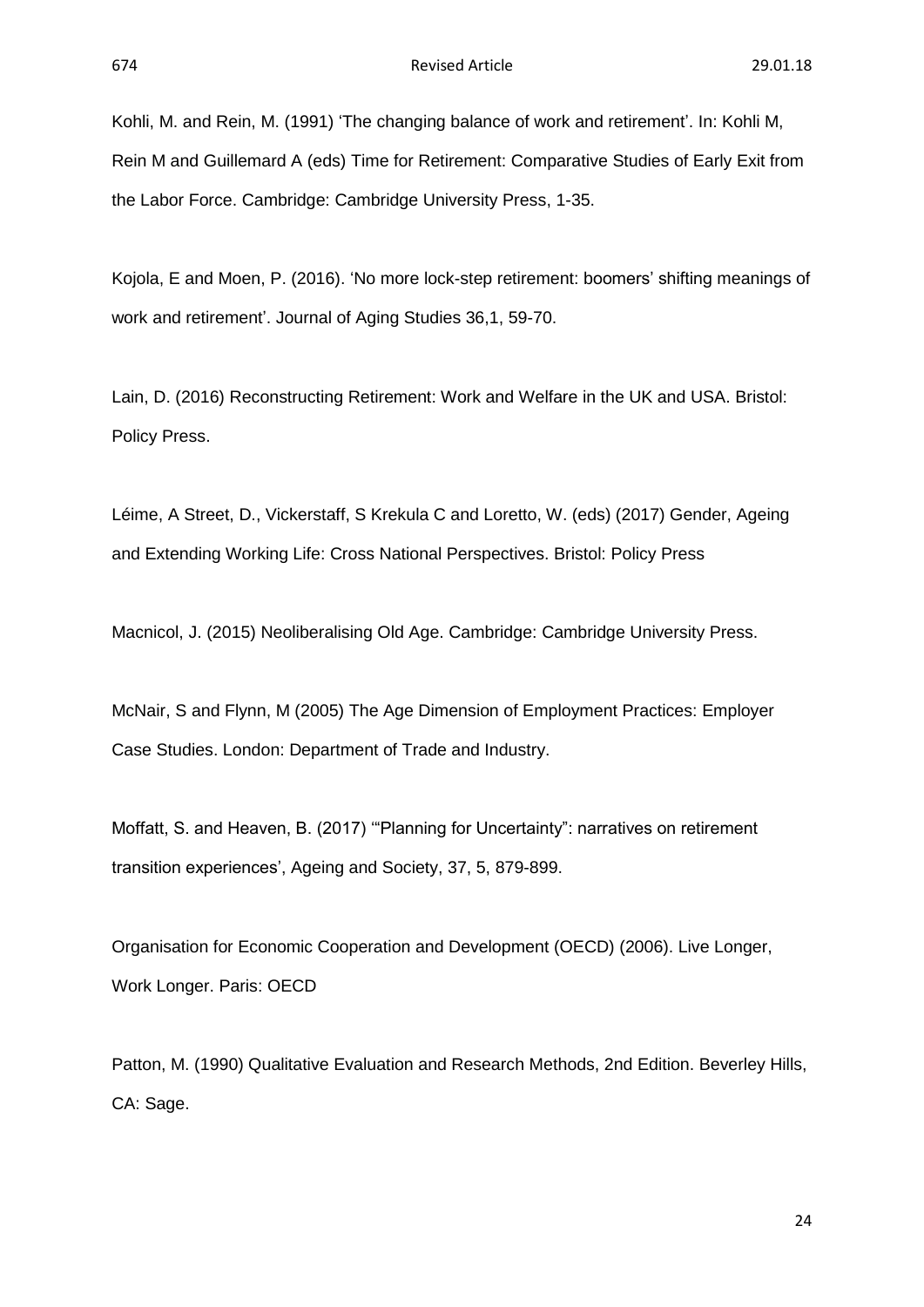Phillipson, C. (1981) 'Pre-retirement education: the British and American experience. Ageing and Society, 1, 3, 392-414

Phillipson,C. and Laczko, F. (1991) Changing Work and Retirement: Social Policy and the Older Worker. Buckingham: Open University Press

Phillipson, C.. (2013) Ageing. Cambridge: Cambridge University Press

Sennett, R and Cobb, J (1977). The Hidden Injuries of Class. Cambridge: Cambridge University Press.

Stake, R.E (1978) 'The case study method in social enquiry'. Educational Researcher 7, 2, 5-8.

Strauss, A. and Corbin, J. (1998). Basics of Qualitative Research: Techniques and Procedures for Developing Grounded Theory. Thousand Oaks, CA: Sage.

Street, D. (2017) 'The empirical landscape of extended working lives'. In Léime, A., Street, Vickerstaff S., Krekula, C and Loretto, W. (eds) (2017) Gender, Ageing and Extending Working Life: Cross National Perspectives. Bristol: Policy Press, 3-26 van der Heijden B.I, Schalk, R and van Veldhoven MJ (2008). Ageing and careers: European research on long-term career development and early retirement. Career Development International 13(2): 85-94.

Vickerstaff, S. (2015). Domain: Domestic and household factors. In H. M. Hasselhorn & W. Apt (Eds.), Understanding employment participation of older workers: Creating a knowledge base for future labour market challenges . Berlin: Federal Ministry of Labour and Social Affairs (BMAS) and Federal Institute for Occupational Safety and Health (BAuA), 1-13.

Vickerstaff, S. (2006). Entering the retirement zone: How much choice do individuals have?. Social Policy and Society, 5(4), 507-519.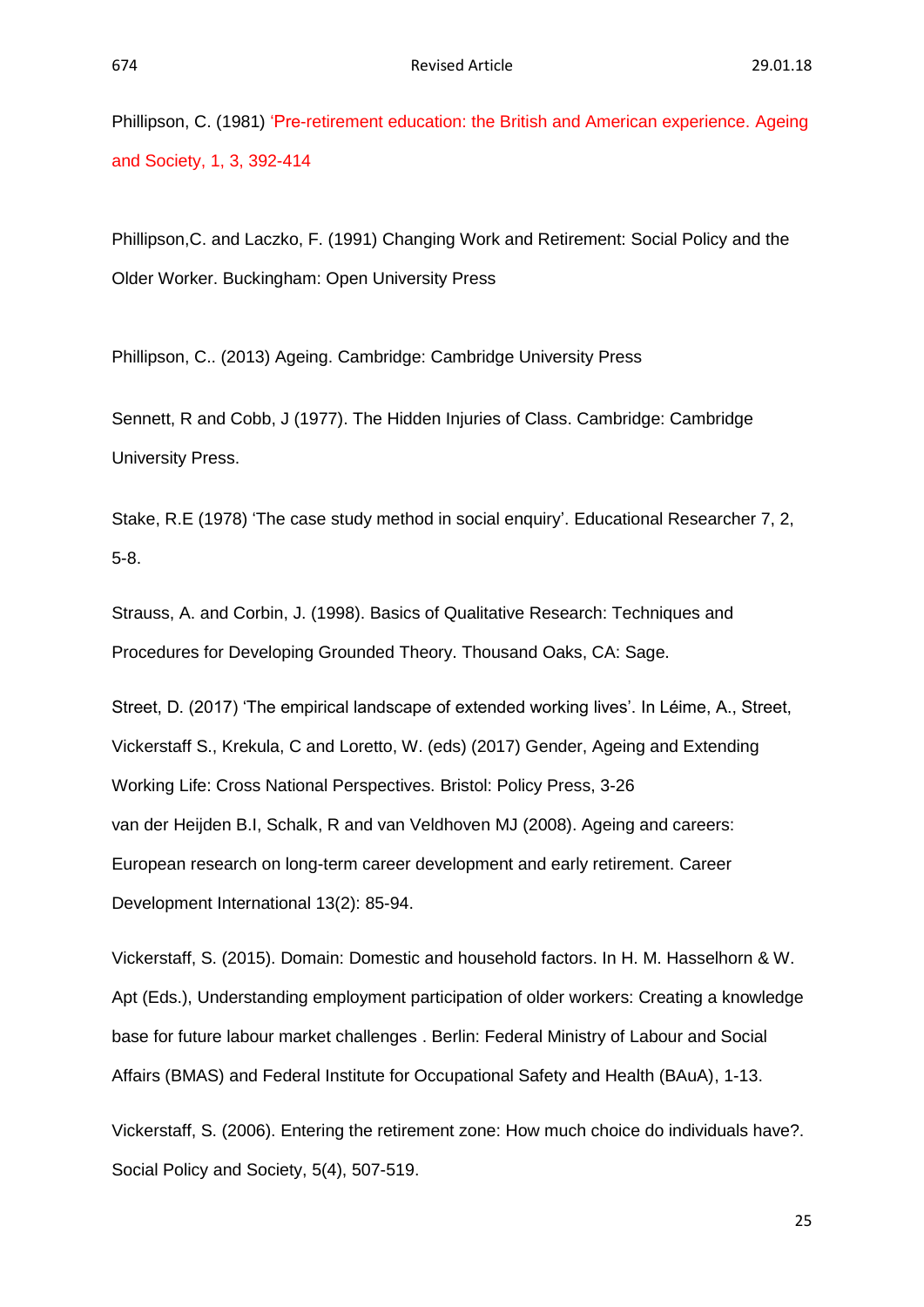Wang, M, Olson D.A and Schultz K, S. (2013) Mid and Late Career Issues: An Integrative Perspective. New York, NY: Routledge.

Wang, M and Shultz, K.S (2010) 'Employee retirement: a review and recommendations for future investigation'. Journal of Management 36, 1, 172-206.

Weyman, A, Wainwright D, O'Hara R, Jones P and Buckingham A (2012) Extending Working Life: Behaviour Change Interventions. London: Department for Work and Pensions.

Yin, R.K (2009) Case Study Research: Design and Methods. Thousand Oaks: Sage.

#### **Figure 1: The case study organisations**

#### **Local Government**

A large metropolitan local authority in the north of England. The council had undertaken significant cuts in staffing, with a 40% drop in the workforce (through successive voluntary severance/early retirement schemes) over the period 2010-2016 (equivalent to 4000 fulltime equivalent posts). There had been virtually no external recruitment since 2012. Radical change has been made to the type of services offered and the way these are delivered, necessitating significant organisational restructuring and job redesign. Accordingly, many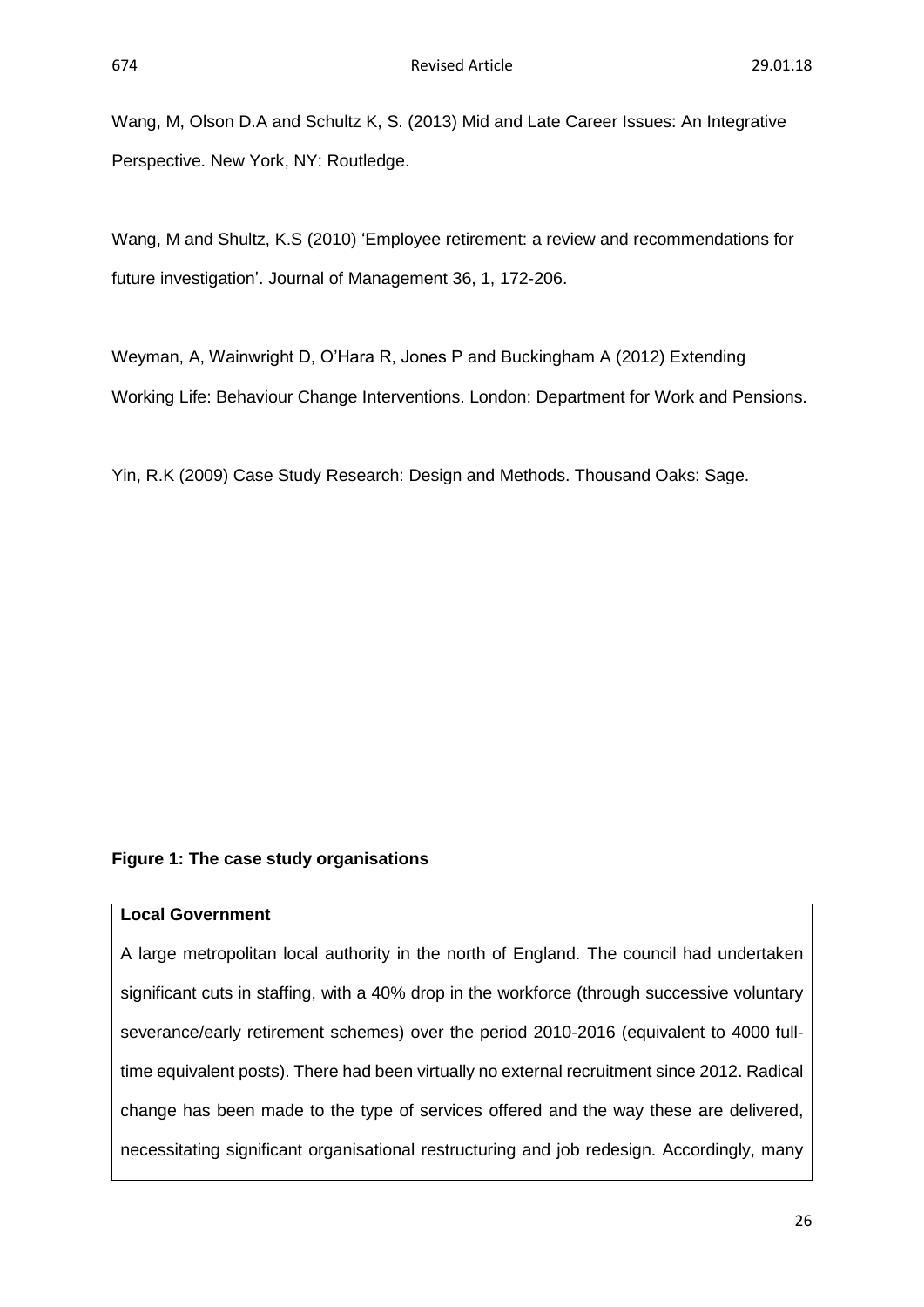employees have had to apply for reconfigured jobs or been redeployed. It is thus a rapidly changing and uncertain environment with high levels of stress. There is good provision for part-time and flexible working, including phased retirement, and an occupational pension scheme with high participation levels.

#### **Train Operating Company**

A train operating company in the south of England with approximately 4,000 employees, 70% of whom are men. Job security is high and staff turnover low. The company has an ageing workforce (38% of staff are over 50) though it is actively recruiting new employees. Despite privatisation, the overall pace of change has been relatively slow and mainly driven by changes in technology. There is a strong railways culture in that it is still common for people to follow relatives into the industry; employment is secure with high levels of job satisfaction. Most employees are employed full-time and work shifts. There are limited opportunities for part-time and flexible working. Participation rates in the final salary pension scheme are high. Early retirement remains the norm with two-thirds of staff leaving the organization below the age of 65.

#### **Table 1: Participant profile**

|                           | <b>Local Government</b> | <b>Train Operating</b> |
|---------------------------|-------------------------|------------------------|
|                           | (LG)                    | Company (TR)           |
| HR/Pensions Managers (HR) | 5                       | 6                      |
| Line Managers (LM)        | 9                       | 6                      |
| Employees (EMP)           | 37                      | 19                     |